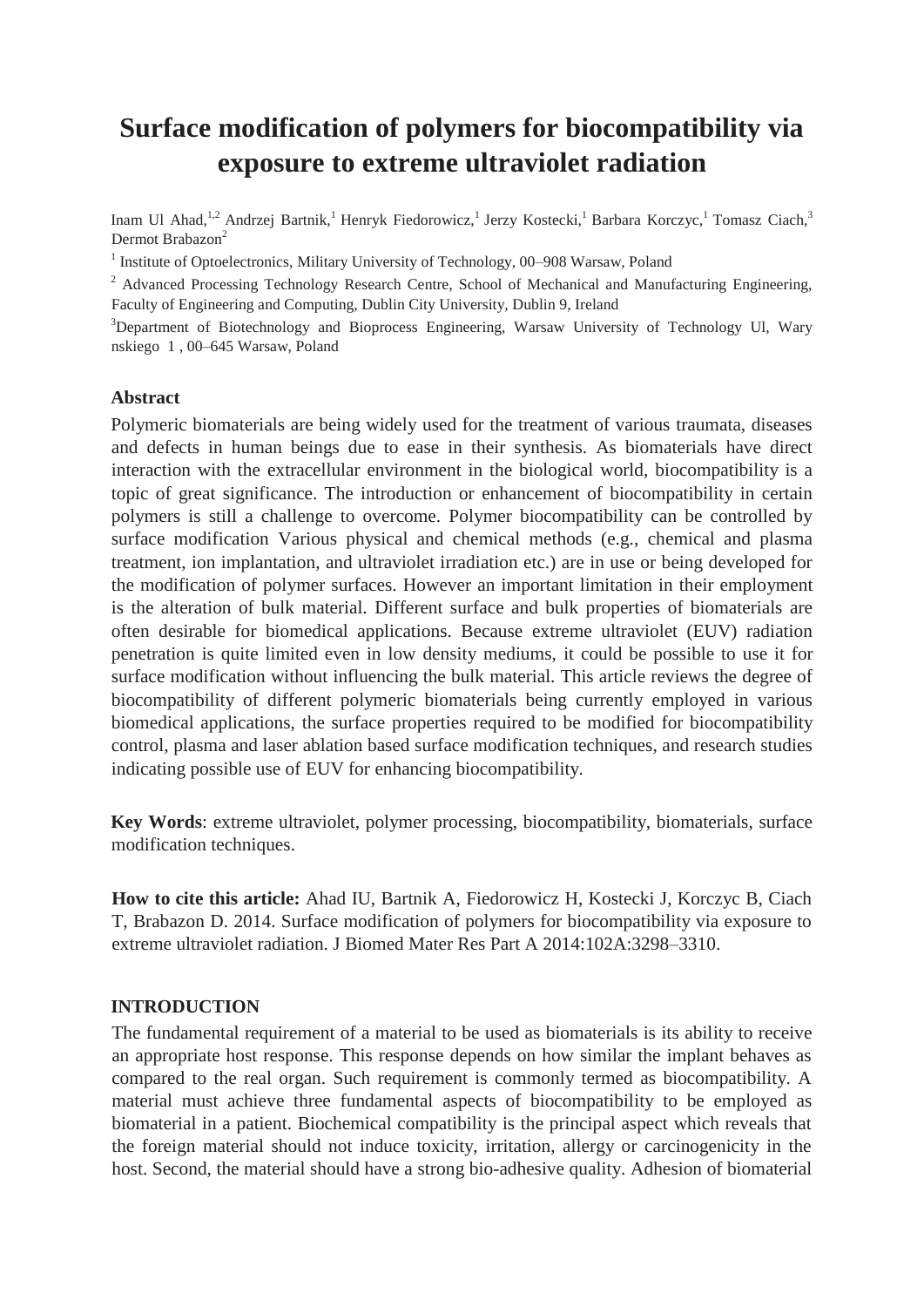must be specific to a particular type of cells or tissues which depends upon the application. A good adhesive contact between the implant and surrounding tissues must be established so that biomaterial performs efficiently.

Lastly the biomaterial should possess similar biomechanical properties as those of its surrounding tissues and organ for which it is replaced. It is quite worthy to note that all these properties are application dependent. Biomaterials with a low level of biocompatibility readily induce different infections within the patients. Organic polymers are considered as important materials in various biomedical applications ranging from conventional cell growth to the construction of hybrid tissues and artificial organs. Synthetic and naturally occurring polymers have become important elements in new strategies for producing engineered tissues. Several classes of polymers are now employed in biomedical applications, including situations in which the polymer remains in intimate contact with cells and tissues for prolonged periods.<sup>1–4</sup> Control of the degree of biocompatibility in biomaterials is still a challenge to overcome within the health care industry as these polymers very often do not possess the surface properties needed for various applications.

Therefore their surface needs to be refined to the microstructure level to obtain better performance in biomedical applications in terms of biocompatibility.<sup>4</sup> Various chemical and physical methods for modification of the polymer surfaces have been developed and are currently being studied, including chemical and plasma treatment, ion implantation, and UVirradiation. Yet no surface modification technique is unanimously accepted since these methods are often associated with undesirable side effects. One of them is the degradation of the internal bulk of the material. Biomaterials have very precise requirements that derive from the mechanical performance of the bulk properties. These provisions can be categorized informally into three main groups including mechanical performance, mechanical durability, and physical properties. In total hip replacement surgeries for example, the biomaterial used for constructing a prosthetic implant must be mechanically strong and rigid.

In case of mitral valve replacement, the leaflet of valve must be flexible and tough; otherwise it will cause hindrance in blood flow. Synthetic vascular graft material requires very specific modulus properties in order to behave similar to real vascular soft tissue when implanted within the body such that the walls of the artery or vein pulsate in a similar manner to real tissue. In case of porous membranes (e.g., in dialysis), the membrane material should have high young's modulus and low yield strain though flexible and strong. For articular cartilage substitute the requirements are totally opposite to that of porous membranes. If the bulk material properties are modified inadequately and the material became stiff during UV or other surface modification techniques, then the risk of restenosis or thrombosis originating from these regions became unacceptably high. Similarly surface modification techniques may spoil the refraction and clarity of bulk material of intraocular lens, making them inefficient.

Extreme ultraviolet radiation is high-energy ultraviolet radiation, having photons with energies ranging from about 10 eV up to 124 eV (corresponding to wavelengths of 124– 10 nm, respectively). Degradation of bulk material can be avoided by using short wavelength radiation in the extreme ultraviolet (EUV) range that is absorbed within a very thin (<100 nm) layer of the polymer for surface modification.

The following section, Polymeric Biomaterials and Their Bioincompatibility section, of this article presents important polymeric biomaterials which are used in the health care industry that require biocompatibility control. In Surface Properties for Biocompatibility Control section the important surface properties of biomaterials are discussed. Because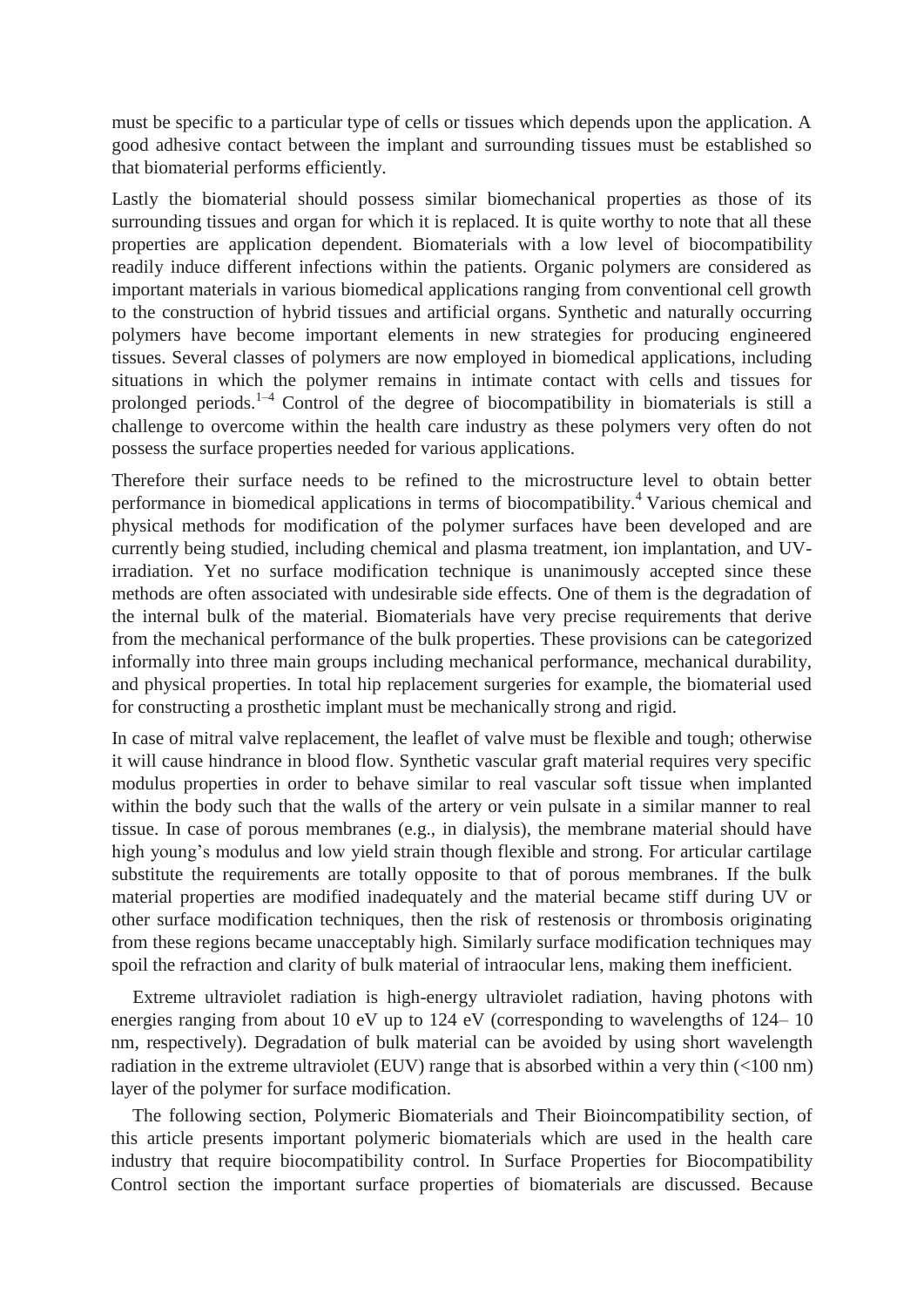biomaterials and host interact with each other in various ways, different surface properties of biomaterials influence this coexistence. These surface properties are used to determine the qualifications of a material to be used as biomaterial. A number of surface properties along with their contribution in interaction of host and biomaterial are also discussed. In Surface Modification section of this article a review of the plasma and laser ablation based surface modification techniques are discussed. Recently a laser-plasma based EUV source dedicated for polymer processing and surface modification has been built in Institute of Optoelectronics (IOE) at Military University of Technology ( $MUT$ ) Warsaw.<sup>5</sup> Only a few studies have been conducted utilizing this source for surface modification and biocompatibility control. Strong indications of the applicability of this source to be used for polymer processing and surface modification for biocompatibility control are presented.

#### **POLYMERIC BIOMATERIALS AND THEIR BIO-INCOMPATIBILITY**

Biomaterials are specially selected, structured and designed to interact with biological world for treatment of various traumata, diseases, and defects. The most important requirement of a biomaterial is to remain in intimate contact with host tissues without producing any harmful effect (biocompatibility). Biocompatibility is a general term used to describe the suitability of a material for exposure to the body or bodily fluids. It is the ability of a material to perform with an appropriate response in a specific application and it dependents on the particular application or biological conditions. A material will be considered as biocompatible (in a specific application) if it allows the body to function without any complications such as allergic reactions or other adverse side effects. Lack of biocompatibility can result in disruption of the normal healing processes and additional complications like inflammation, cytotoxicity, cell disruption, skin irritation, thrombosis and so forth.

Important polymers used as biomaterials widely in the health care industry are presented below along with their applications and associated problems due to lack of biocompatibility control.

### **Polyethylene terephthalate**

Polyethylene terephthalate (PET) has a wide range of applications in biomedical engineering. Particularly in tissue engineering, PET is used for vascular grafts and scaffolds for tissue regeneration. Moreover PET is extensively used for tissue replacement surgery.<sup>3,4</sup> Polyamide fabrics are also used for the same applications due to similar characteristics. Nevertheless both polymers exhibit various problems due to lack of integration with the host environment. The most common use of PET grafts is in bypass surgeries. The most common problem encountered by any vascular graft is infection due to lack of antibacterial properties. Most of these polymeric grafts are manufactured in knitted format and often result in occlusion or distal embolization. Because of flow of blood through grafts, erosion into adjacent structures is also common. Infection due to bad host response may also cause formation of true or false aneurysm which may cause sudden death.<sup>6,7</sup> Because of the smooth surface, PET depicts low cell adhesion in a host which results in weak cell attachment. The weakness in cell attachment consequently affects the cell growth, proliferation, and differentiation. Moreover cell loss also occurs under increased shear stress due to decreased roughness. Roughness on surface of PET can be introduced or increased through various procedures, however they also alter the bulk material and the desired mechanical characteristics of PET are ultimately lost. PET demonstrates low water wettability which causes various problems upon contact with blood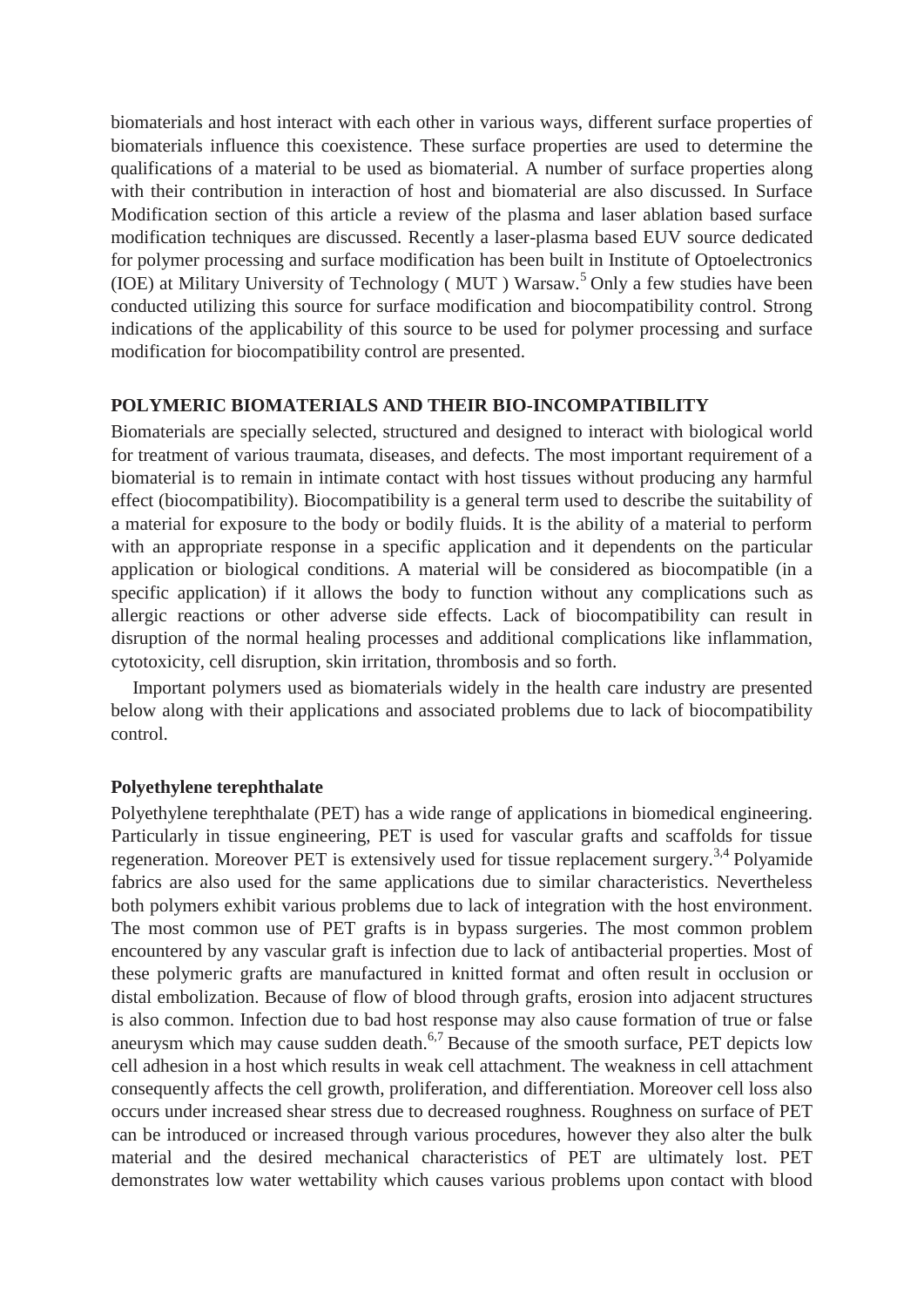plasma (e.g., platelet activation).<sup>8,9</sup> Use of an autologous vein graft may avoid all these complications however they are often not available or sometimes not suitable for the particular case.

### **Polytetrafluoroethylene (PTFE)**

In the stenotic arteries bypass autologous vein grafts are preferred to use but in case of unavailability, polytetrafluoroethylene (PTFE) is commonly used. Beside health care applications, PTFE also has various uses in different industries due to its low friction characteristic. In addition to the stenotic arteries vascular grafts, PTFE is also used for general construction of vascular prostheses, tubes for nerve regeneration, subcutaneous augmentation materials, and in maxillofacial surgery.<sup>1,10,11</sup> Various complications and hazards are affiliated with this polymer as its surface is thrombogenic which leads to vascular occlusion.<sup>1,12</sup> To avoid complications, the surfaces of polymers should be attractive for endothelial cells which are not thrombogenic in nature, thus thrombogenicity can be avoided resulting in an increase of biocompatibility of these vascular prostheses. Drug delivery is another important application of polymers in biomedical engineering. Particularly for protein drug delivery, ability to absorb water, open swollen structure and biodegradability is required in polymers so that protein can be efficiently loaded.<sup>13</sup>

### **Poly(vinyl pyrrolidone) (PVP)**

For some artificial organs (e.g., artificial heart) nonbiodegradable materials are required with excellent biocompatibility and nonantigenicity.<sup>14</sup> Holding ability to absorb water without dissolving in host environment is crucial for such applications. Hydrogel polymers are prominently used materials which are highly absorbent and can contain huge amounts of water in their composition (99.9%). They possess similar properties as those of soft tissues though in some cases they may be toxic or nonbiocompatible. Beside fabrication of artificial organs, they are also used for scaffold material for tissue engineering, cell encapsulation, and intelligent cell culture substrates. For introducing biocompatibility or optimizing the degree of biocompatibility, polymeric coatings are applied on medical device surfaces.<sup>15</sup> Poly (vinyl) pyrrolidone) (PVP) is a common hydrogel coating material for medical devices due to its inadhesive response towards bacteria. Moreover this polymer provides a smooth surface which has low friction to extracellular fluids. Yet PVP binding with substrate is not stable for long periods of time, thus cannot be used for long term implants. Because of the high level of biocompatibility of PVP, it can be extremely beneficial for long term implants if crosslinking is improved, consequently their stability with substrate will be higher. Different groups have applied various approaches to optimize crosslinking. Though an important limitation exists with stable hydrogel in that they lose the desired mechanical properties which are required for certain applications like heart valves and artificial heart.<sup>16</sup> This limitation is application dependent as for breast implants for example, different mechanical properties compared to those for vascular grafts or heart valves are required. Therefore the requirements of crosslinking density are application dependent.

### **Polyurethane ( PU )**

Polyurethane is a synthetic rubber use in diverse biomedical applications including ophthalmological materials, prosthetics and cardiovascular devices.<sup>17</sup> Particularly in prosthetic devices they portray less cell adhesion and may require to have moderate surface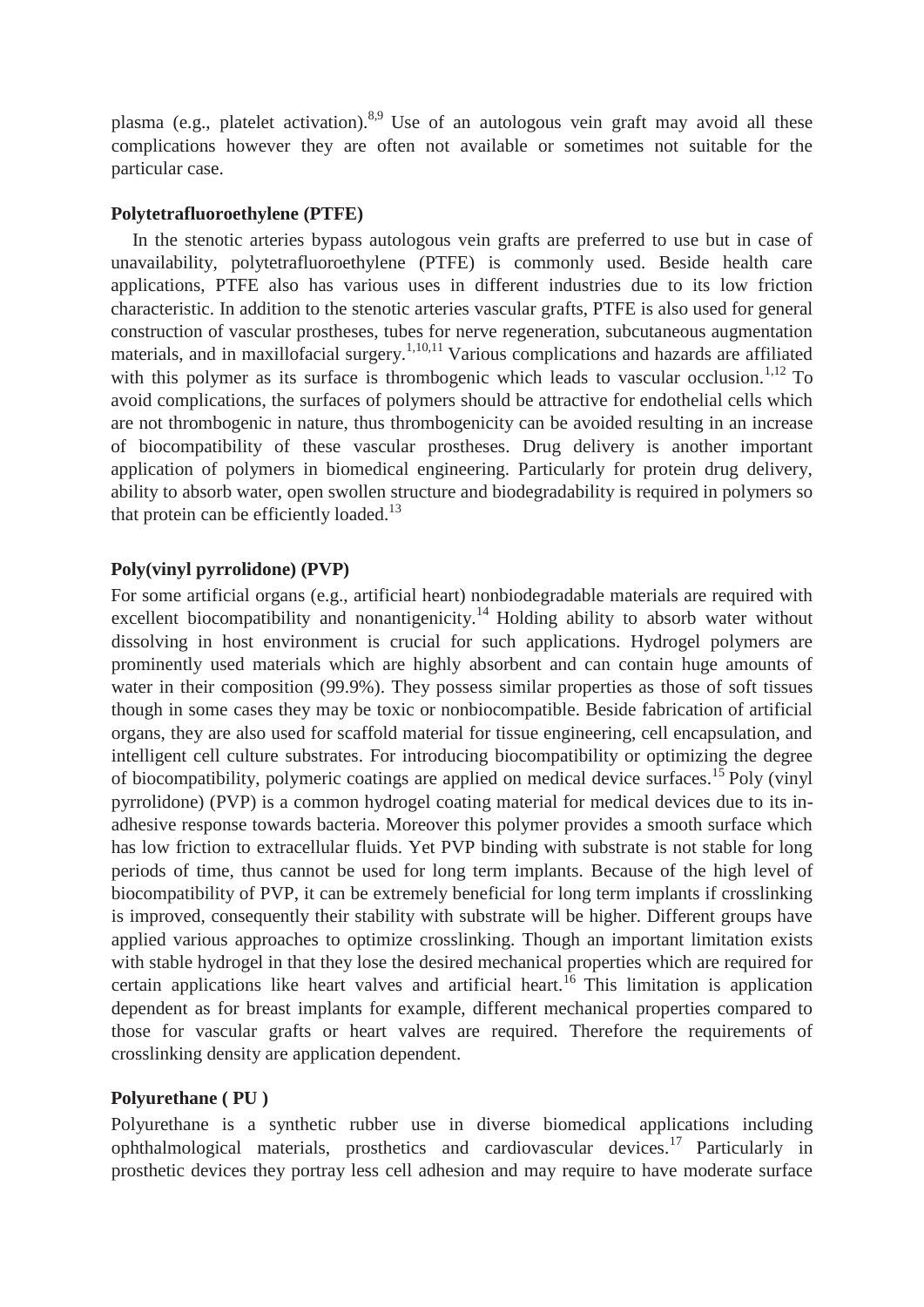hydrophilicity in order to be compatible for various cell types (e.g., myoblasts, macrophages, etc.). $^{18}$ 

# **Poly(aryl ether ether ketone) ( PEEK )**

Because of the thermoplastic nature, strong mechanical and chemical properties offered by poly(aryl ether ether ketone) (PEEK) makes it valuable for medical implants. The degree of robustness of this polymer is truly exploited in various industries. In biomedical engineering spinal and orthopedic implants are usually constructed by PEEK. They are relatively inert and have been proved to be biocompatible. It is a good replacement of metallic biomaterials in the prosthesis manufacturing. Important concerns in the application of PEEK as a biomaterial include water absorption which reduces polymer crystallinity and inertness of PEEK which affects cell adhesion resulting in limited bone fixation. The versatile nature of PEEK can be extended via surface modification for novel implant applications.<sup>19, 20</sup>

## **Polysulfone and poly(hydroxybutyrate)**

These polymers are used as membranes in various biomedical artificial devices. In principle these polymers exhibit extremely low biocompatibility, yet they are valuable to be used as membranes in the biological world. To increase the biocompatibility, plasma coatings are often deposited on their surfaces.<sup>21</sup>

## **Other polymers**

Poly (vinyl chloride) (PVC), nylons polyamides, and silicones polysiloxanes are prominent polymers used for manufacturing of cardiovascular devices (particularly catheters), prosthetic devices and orthodontics materials. Problems associated with these polymers used in the biological worlds include their low biocompatibility in terms of high risk of bacterial infection, inflammatory responses of the body, and adsorption of proteins. High friction coefficient leads to damage of the epithelium or it may result in the excessive mechanical shear stresses. These problems cause various long term side effects such as recurrent infections and kidney inflammation and so forth.

**SURFACE PROPERTIES FOR BIOCOMPATIBILITY CONTROL** The basic factors that govern the biocompatibility of biomaterials are incompletely understood. No single test is sufficient to characterize the material on the basis of the biocompatibility. A variety of tests are necessary to determine the degree of the biocompatibility. These tests depend on the surface property to be investigated, implant class, application, and most importantly the host cell type to be in contact with the biomaterial. The response between the host and the biomaterial is not unidirectional. It is important to note that the routine of this mechanism is not unique even for any particular application. A range of natural phenomena occur due to interaction of the host and the biomaterial. Therefore a range of in vitro and in vivo tests, which characterize the surface properties and the chemical structure of the polymers that influence their biocompatibility have been developed and are routinely implanted.

In this section, most important surface characteristics of the polymers are discussed which can be modified in order to gain the control over the degree of the biocompatibility.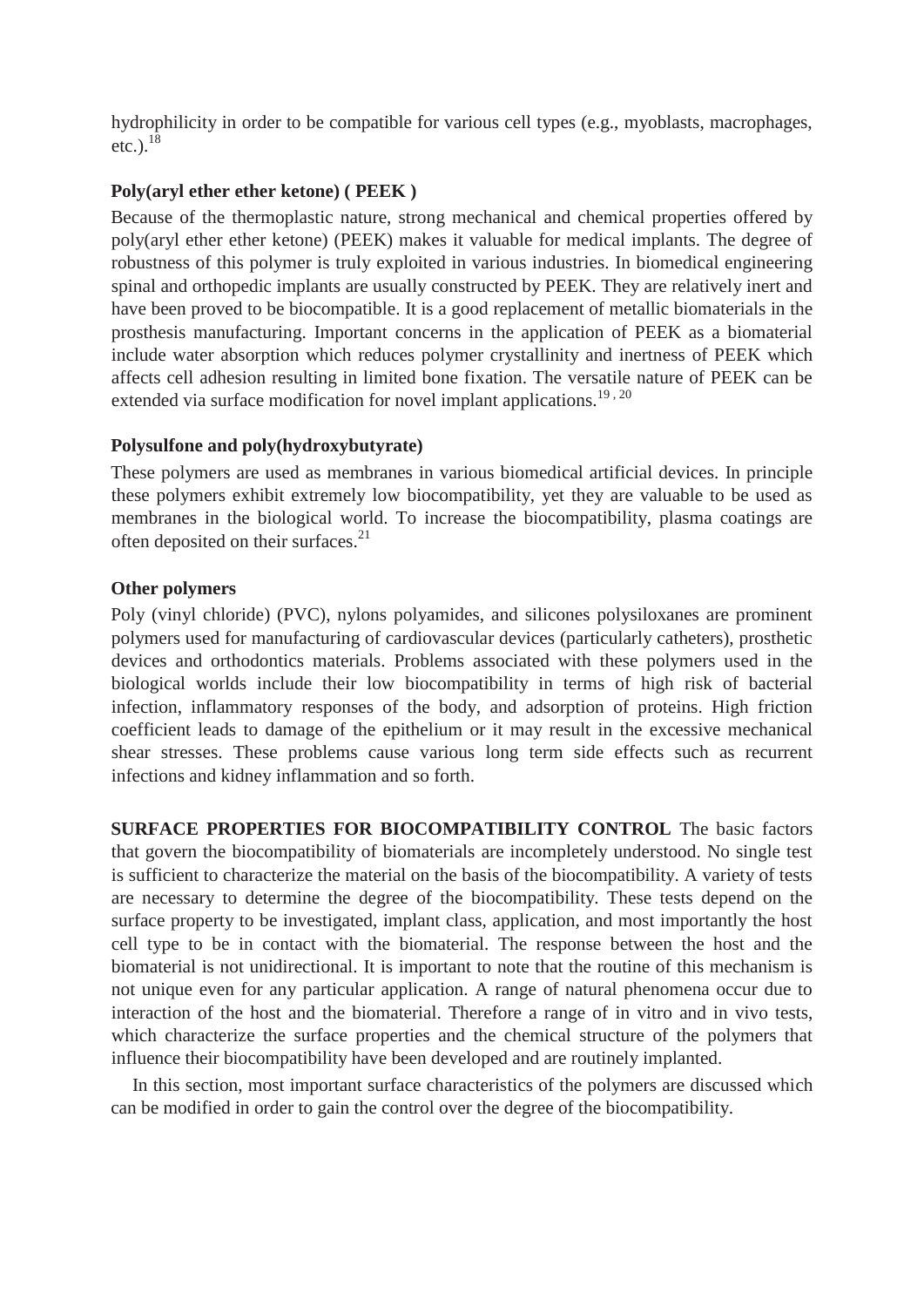## **Surface morphology**

The surface morphology of biomaterials determines the interactions occurring at the interface site of the host and biomaterial. Crystallinity is a major morphological characteristic of materials that influence host response. Moreover low dielectric constant, low refractive index, and high optical transparency along with good mechanical and thermal stability are the important properties required in bio-MEMS, blood-contact devices and cell culture substrates.

# **Chemical structure and functional groups**

The harmful response by the host, like damaged cells or irritants which cause inflammation and homogenization can be avoided by making the biomaterial attractive for endothelial cells (improved endothelialization).6,22,23 Similarly for various applications, proliferation and cell adhesion towards a particular host cell types are required. To make the polymer surface attractive for the particular cell type, polymeric biomaterials surfaces are often functionalized through various modification techniques by trapping or dopping reactive substances on the surface.<sup>23,24</sup> The chemical composition is therefore important to recognize the presence of externally introduced functional groups for particular applications and also to determine the presence of any toxic substance (element or compound) that may be present within the material.

# **Interfacial free energy**

For biologically and mechanically stable solid (biomaterial)liquid (blood/extracellular fluid) interface a low solid–biological fluid interfacial free energy of the order  $1-3$  dyne cm<sup>21</sup> is required.<sup>25</sup> Although the interfacial free energy primarily depends upon the interface layer thickness, it also depend on certain variables such as temperature, friction, and pressure of the biological fluids. These variables in the biological environment are ever-changing within a specific range.<sup>24</sup> This thermodynamic quantity contributes to the adsorption of blood components onto the guest biomaterial.

The blood component adsorption thus can be control by interfacial free energy.

# **Wettability**

It is evident that polymeric surfaces possess quite low wettability.<sup>26</sup> The wetting of a surface by a liquid is affected by the roughness of the surface. In practice it is shown that both the chemical properties (heterogeneity) and the physical properties (surface roughness, shape, and particle size) of the surface influence its wetting behavior.<sup>27</sup> Wettability of the biomaterials can be optimized to limit the contact friction between the host and the implant.<sup>28</sup> Regulating the wettability influences the protein adsorption and biocontact properties.<sup>29</sup> Wettability is also related to surface energy. Low surface energy polymers depict poor wettability.<sup>30</sup> Good wettability is required in some biomaterials for deposition of functional groups onto the surface. Such modified polymers can be used as a substrate material used for cell

cultures.26 , 31

# **Hydrophobicity**

Particularly for biodegradable applications, the biomaterials to be used should have increased hydrophobicity so that they may dissolve in water. For tissue repairing scaffolds, biodegradable biomaterials are preferred in research projects for special experiments. Such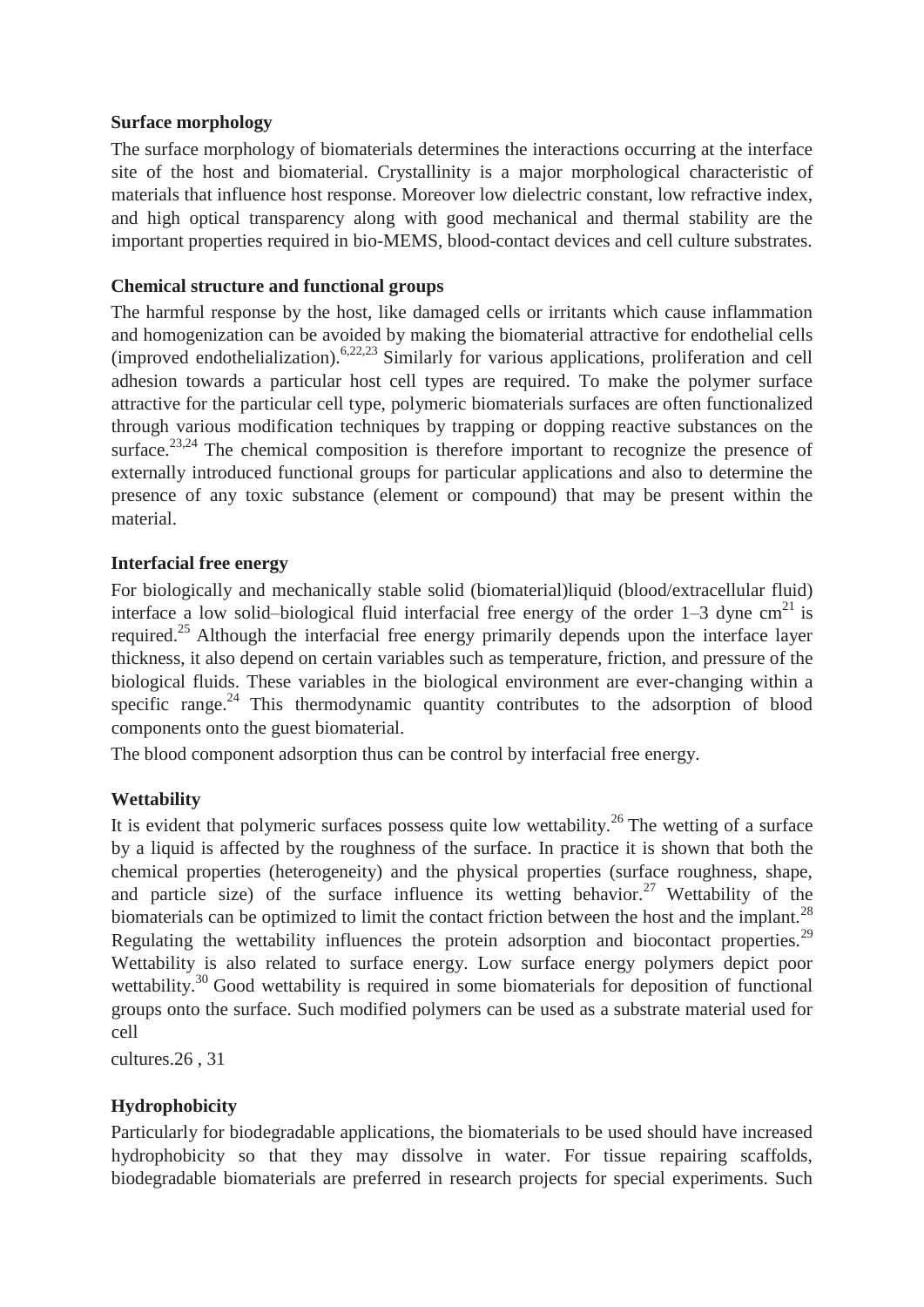biomaterials are now employed in recent commercial applications. The proliferation and differentiation of cells can be biologically altered by control of the surface hydrophobicity and charge of culture substrates. $32$ 

# **Hydrophilicity**

Protein fouling has been a major problem for biomaterials in general often making them nonbiocompatible. The aggregation of proteins results in their adsorption onto the surface of the biomaterials. Ultimately thrombus formation due to protein fouling causes not only resistance in the extracellular fluid flow but also the surface chemistry of the host alters. Particularly in the membrane surfaces, increased hydrophilicity helps to suppress protein fouling. $33 - 35$ 

# **Cytotoxicity**

Toxic behavior investigation is mandatory in order to assess any material to be used in biomedical engineering applications. The cytotoxicity experiments determine whether the material depicts toxic behavior while in contact with the general or particular cell lines. The test is generally done in a laboratory using standard/relevant cell lines and the cells are seeded on the materials. As far as the experimental evaluation of biocompatibility is concerned, the cytotoxicity tests are widely cited as the primary assessment of biocompatibility.

# **Adhesion**

For the design of biomaterials, adhesion is an important factor to be optimized for the compatible cell–material interactions. Therefore it is important to control the cell growth on implant surfaces in order to characterize the biomaterials for biocompatibility.<sup>36–38</sup> In the biological world, "Bioadhesion" represents both bacterial and cell adhesion. Bacterial adhesion on biomaterial surfaces could be fatal as it results in evasion or inhibition of immune response of the host. However the requirement of cell adhesion on implant is both application dependent and cell-type dependent. Typically in vascular grafts, increased adhesion is desirable for better cell attachment, proliferation, and spreading.<sup>39</sup> Moreover metallization of polymers requires strong adhesion between the polymer and the metal for medical applications.<sup>26</sup> As an indirect paradigm, for vascular prostheses, the inner surface is in direct exposure to the endothelial cells and therefore it must be attractive to such cells. This is achieved by a protein coating on the polymer surfaces. However strong adhesion is required to hold the protein coating onto the polymer surfaces.<sup>11</sup>

On the contrary for some applications platelet adhesion with polymeric implant has to be minimized in order to avoid thrombus formation.<sup>22,40,41</sup> In the artificial heart valves, thromboembolism is the prominent complication which hosts experience, eventually leading to blockage in the blood flow.<sup>42,43</sup> To increase the uptime of such prosthetics, the implants should be treated to minimize thrombous regeneration.

# **SURFACE MODIFICATION**

Surface modification to alter a wide range of characteristics of surfaces is an expanding field enchanting the researchers and industries equally. Particularly for biomedical engineering applications the assorted mechanisms of host and biomaterial interaction require explicit surface characteristics in order to avoid any deleterious effects. Employment of polymers as biomaterials in the healthcare industry is well established due to the ease in the production of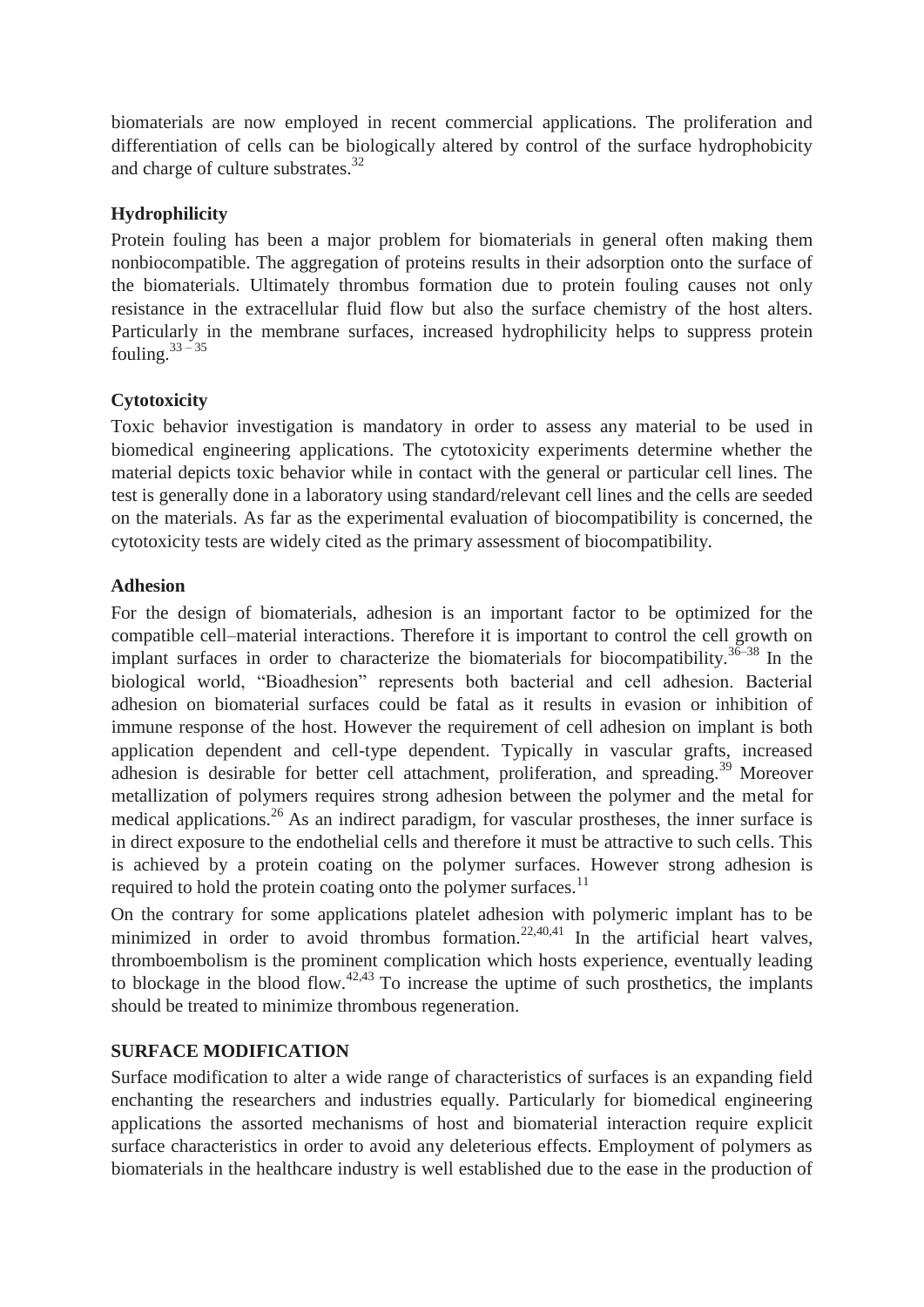versatile polymers which hold required physical and chemical properties. Because surface properties of polymers determine their biological performance during interaction with the host, biocompatibility control through surface modification is an inevitable step in the production process. Different bulk and surface properties are crucial for biomaterials in the biomedical engineering applications. It is however not possible to well define these properties during a single stage fabrication process. The common practice is to provide a special treatment following the fabrication of the biomaterials to modify surface properties to the desired level. Eventually decoupled bulk and surface properties are attained. A combination of two or more physical and/or chemical treatments can assure such modifications. In the following section a brief overview of plasma based and laser ablation based surface modification techniques used to control the degree of the biocompatibility are presented. Thenceforth initial research studies regarding a new technique of surface modification by extreme ultraviolet ( EUV ) are discussed with indications of possible application in the control of the degree of biocompatibility.

## **Plasma-enhanced chemical vapor deposition**

Plasma-enhanced chemical vapor deposition (PECVD) is a chemical process in which gas vapors from plasma deposit on the surface of the sample being treated. Plasma deposition is quite often used in manufacturing of semiconductor devices particularly those with temperature sensitive structures. PECVD has vast applications ranging from semiconductor technology,<sup>44–47</sup> molecular sieve membranes for gas separation<sup>48</sup> and packaging barrier films.<sup> $49,50$ </sup> However surface modification by PECVD for biomedical engineering applications is limited to silicon based membranes and substrates,<sup>51</sup> steel,<sup>52</sup> and alloys.<sup>53,54</sup> Polymer processing for biocompatibility control by PECVD is quite restricted due to non-uniformity and formation of by-products. Nevertheless a few studies demonstrated preparation of diamond-like carbon (DLC) coated films by PECVD with an improved degree of biocompatibility. $55 - 57$ 

### **Reactive ion etching**

Reactive-ion etching (RIE) is the main plasma etching technology used for fabrication of microstructures. The etching mechanism in RIE is a result of chemical etching which takes place due to chemical reaction between the sample (wafer or film) and gas atoms forming a molecule to be removed from the substrate. Negligible amount of physical etching is also involved. RIE is primarily used in the semiconductor industry for the fabrication of the integrated circuits  $(IC).$ <sup>58</sup> As RIE is typically used for pattern transfer, prominent applications in biomedical engineering can be found in the fabrication of membranes, microelectrode arrays (MEA), and microelectromechanical systems ( MEMS ) for biosensors and lab-on-a-chip (LOC). Ultrananocrystalline diamond (UNCD) membranes with 100 and 200 nm diameter pores (high porosity [50%]) were fabricated using reactive ion etching.<sup>59</sup> Such membranes mimic natural filtration system thus can be used for wide applications in biomedical engineering. Micro-patterns are introduced in poly (dimethylsiloxane) (PDMS) silicone elastomer using customized RIE technique for fabrication of elastic multielectrode array for surface stimulation of the spinal cord. $60$  However there are associated undesirable RIE effects which influence the micropatterning. Most prominent is the implantation of impurities during the chemical process of etching such as hydrogen diffusion. There is risk of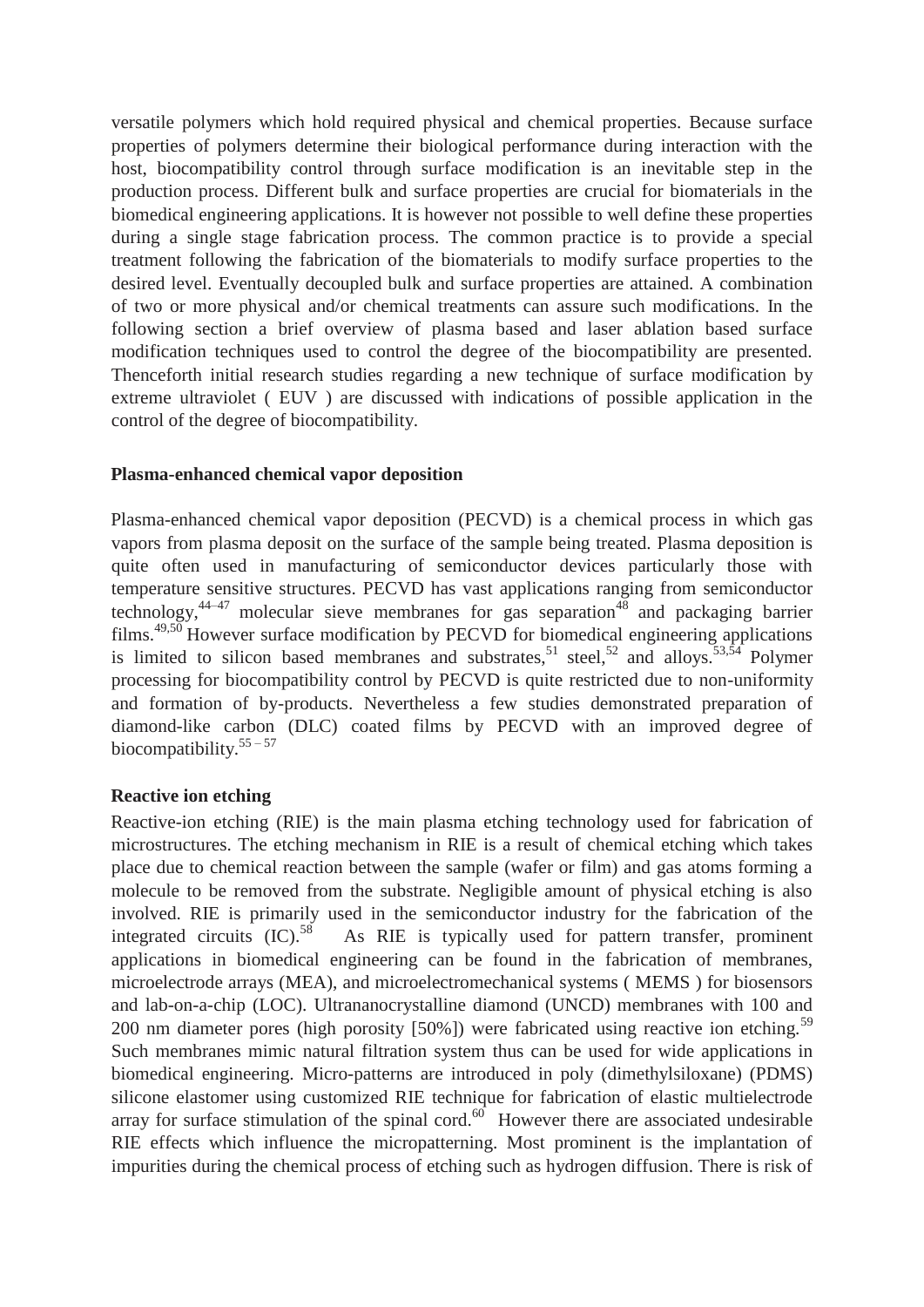pattern damage due to the presence of the energetic ions or radiation. Because of the chemical interactions loss of the doping agent which is aimed to be inserted into the sample is another major problem. Most undesirable factors can be eliminated or limited but post processing is required. <sup>58</sup>

#### **Plasma immersion ion implantation**

Plasma immersion ion implantation (PIII) is used to insert impurity into the substrate by extracting accelerated ions from the plasma and directing them towards the sample. PIII has been used to improve antibacterial properties of polymers. Polyvinyl chloride (PVC) which is one of the most produced plastic has been coated with triclosan and bronopol and doped with argon using plasma treatment. Improvement in antibacterial properties against S. aureus and E. coli is demonstrated by biocompatibility tests though such surface modification.<sup>61</sup> Argon and oxygen immersed on surfaces of polycarbonate and polytetrafluoroethylene using PIII respectively. Oxygen enrichment resulted in hydrophocitiy of surface which offer higher affinity for human cell attachment.<sup>62</sup> PIII used to treat polyethylene terephthalate surface by acetylene to control the degree of hemocompatibility with pronounced effect on bacteria adhesion.<sup>62</sup> PIII can also be successfully employed for surface modification of the bio-implant alloys with the doping of nitrogen and phosphorus.<sup>63</sup> Nevertheless in the long run, the antibacterial property introduced or enhanced by PIII is reduced significantly due to interactions in the biological world. $62$ 

## **Ultraviolet radiation surface modification**

The ultraviolet radiation in the range from 126 to 222 nm wavelength can be well absorbed by organic materials. The ultraviolet laser light from excimer lamps can be used to irradiate the sample with enough energy to disrupt the molecular bonds on the surface. The disruption of molecular bonds causes a number of photo-physical, thermal and photochemical processes.<sup>64–</sup> <sup>68</sup> This influence is not limited only to surface layer of the material but it also alters the bulk properties. The use of the excimer laser for surface modification to provide enhanced biocompatibility is quite an old technique.  $66,69-71$  Laurens et al. irradiated polycarbonate (PC) and polyether-etherketone (PEEK) with different UV wavelengths even below the ablation threshold and demonstrate increased wettability after treatment.<sup>31</sup>

Because different types of cell from the host (the patient) interact with the polymer surface, it is quite beneficial to introduce particular functional (reactive) groups on the interface site of the biomaterial. Such type of material functionalization adjusts the surface characteristics of the biomaterial and can provide attractive sites for the attachment of the particular cell types. In this way, the biomaterial can be designed with favorable adhesive properties for particular tissues. Consequently inflammatory and toxic responses can be avoided. Tidwell et al. tabulated the effect of different functional groups on the proliferation of bovine aortic endothelial cells. It has been demonstrated in the study that the growth rate of these cells significantly improved in the presence of different chemical functionalities.<sup>72</sup> Functional groups deposition onto the polymer surfaces is quite a delicate process as the polymer surfaces are treated in a way to remain nontoxic while in contact with particular cell types. Therefore no toxic materials should be induced during the modification process.

UV surface modification has been considered to control the degree of biocompatibility for various polymers. Heitz et al. irradiated polytetrafluoroethylene (PTFE) with UV light of a Xe2-excimer lamp at 172 nm wavelength. The polymer was treated in an ammonia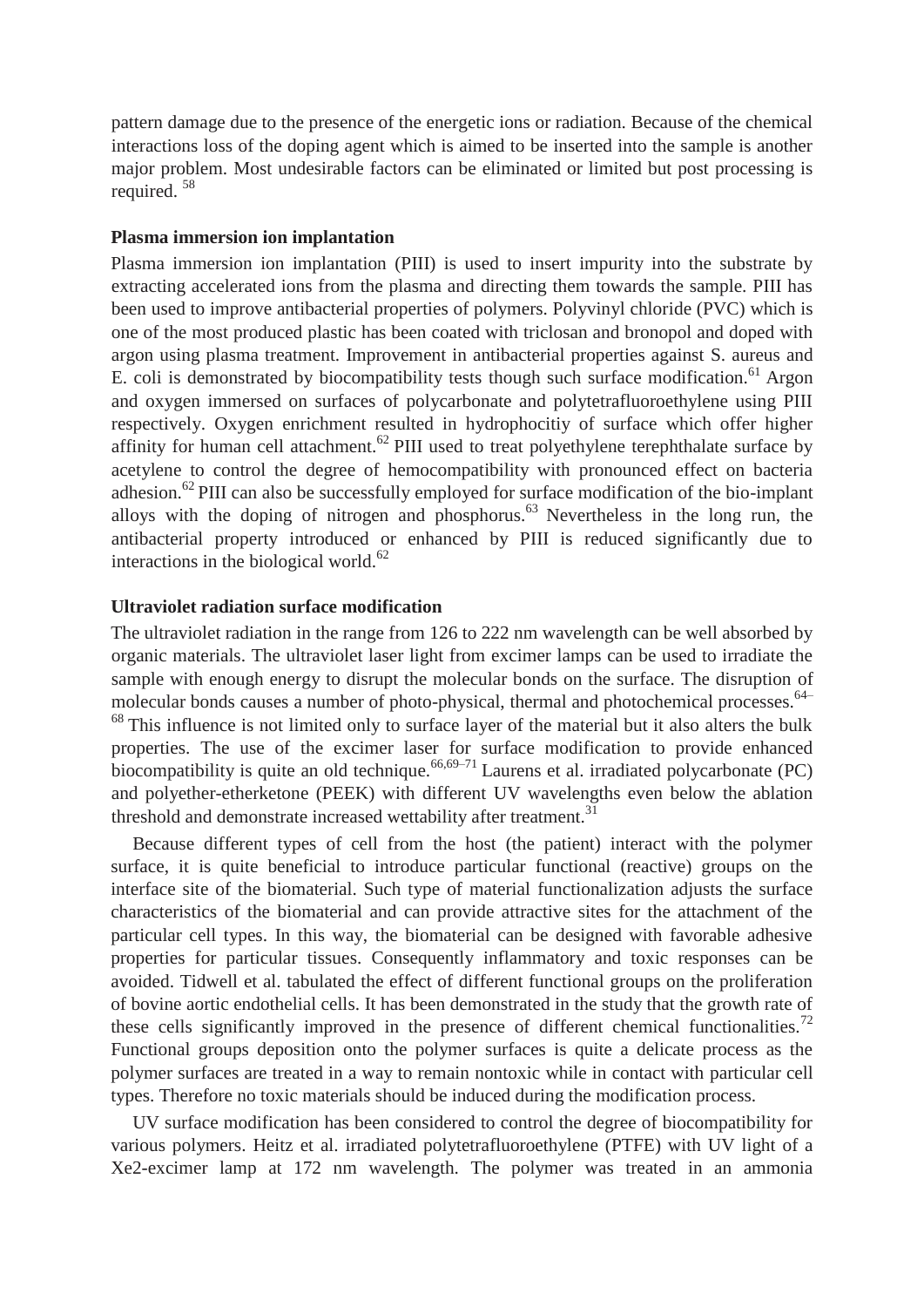atmosphere. Some samples were grafted with amino acid alanine after being treated by UV. It was observed in the study that UV irradiated PTFE foils depict higher optical absorbance, exhibit strong fluorescence and increased wettability. Consequently rat aortic smooth muscle cells (SMC), mouse fibroblasts (3T3 cells) and human umbilical vein endothelial cells adhere more to such UV irradiated polymer samples as compare to untreated samples and exhibit good proliferation.<sup>73</sup> Gumpenberger from the same group performed further investigations on UV irradiated PTFE and observed formation of new chemical groups on treated polymer surfaces and demonstrated statistically higher proliferation rates and elevated adhesion on smooth muscle cells and fibroblasts.<sup>11</sup> Prolonged process timings (up to 30 min UV irradiation) were used in these studies. Uchida et al. confirmed increased hydrophilicity of poly(ethylene terephthalate) (PET) film upon UV treatment.<sup>9</sup> Doi et al. introduced microporosity in polyurethane (PU)-based vascular prosthesis through computer-aided excimer laser (KrF) ablation technique. This small caliber graft was expected to exhibit enhanced in vivo transmural tissue proliferation.<sup>74</sup> This anticipation is further confirmed by the same group for polyurethane grafts.<sup>75</sup> UV light was used to enhance the interaction between DNA molecules and the plasma polymer chains.<sup>76</sup> Several other biocompatibility control studies through UV irradiation can be found elsewhere.<sup>3,29</sup> Surface functionalization of amorphous carbon films can be used for various biomedical engineering applications. UV laser assisted micro-structuring of hydrogenated amorphous carbon thin films result in formation of carboxyl groups at the surface which leads to improved wettability of water, polar and dispersive liquids.<sup>77</sup> It is quite worthy to note that rather than polymers, UV micropatterning is more suitable for control of the degree of biocompatibility of metallic alloys.78 – 80

#### **Extreme ultraviolet (EUV) radiation surface modification**

A basic requirement for a technique to be acceptable for the surface modification to provide control over the degree of the biocompatibility is that the bulk properties are retained during treatment. Photo (chemical) processes employed conventionally use short wavelength radiation (UV) with photon energies sufficient to break the chemical bonds on the polymer surface. These photons are capable of penetrating deep inside the polymer. In some cases penetration depth of these radiations is up to 500 mm which ultimately alter bulk properties.<sup>81</sup> Similarly in the case of plasma based techniques, degradation of sample lattice and bulk material was reported. Yet for application of polymers in biomedical engineering, surface and bulk properties must be decoupled as nearly for all applications in the biomedical domain, different surface and bulk properties of biomaterials are required.

Extreme ultraviolet (EUV) radiation is high-energy ultraviolet radiation, having photons with energies from about 10 eV up to 124 eV (corresponding to wavelengths from 124 to 10 nm, respectively). Two important factors encourage the employment of EUV for surface modification of polymers. The most significant is the corresponding photon energy which is capable of breaking more molecular bonds at the upper polymeric surface as compared to excimer lamps or excimer lasers. Smooth ablation of polymers by a laser plasma based EUV source is well established.<sup>82</sup> Second since the EUV radiations are highly absorbable even in low dense medium, their penetration depth is very limited (<100 nm in the upper layer of polymers).<sup>83</sup> The range of wavelength and penetration depth offered by EUV photons make them possible to write small patterns on the surface layers of polymers.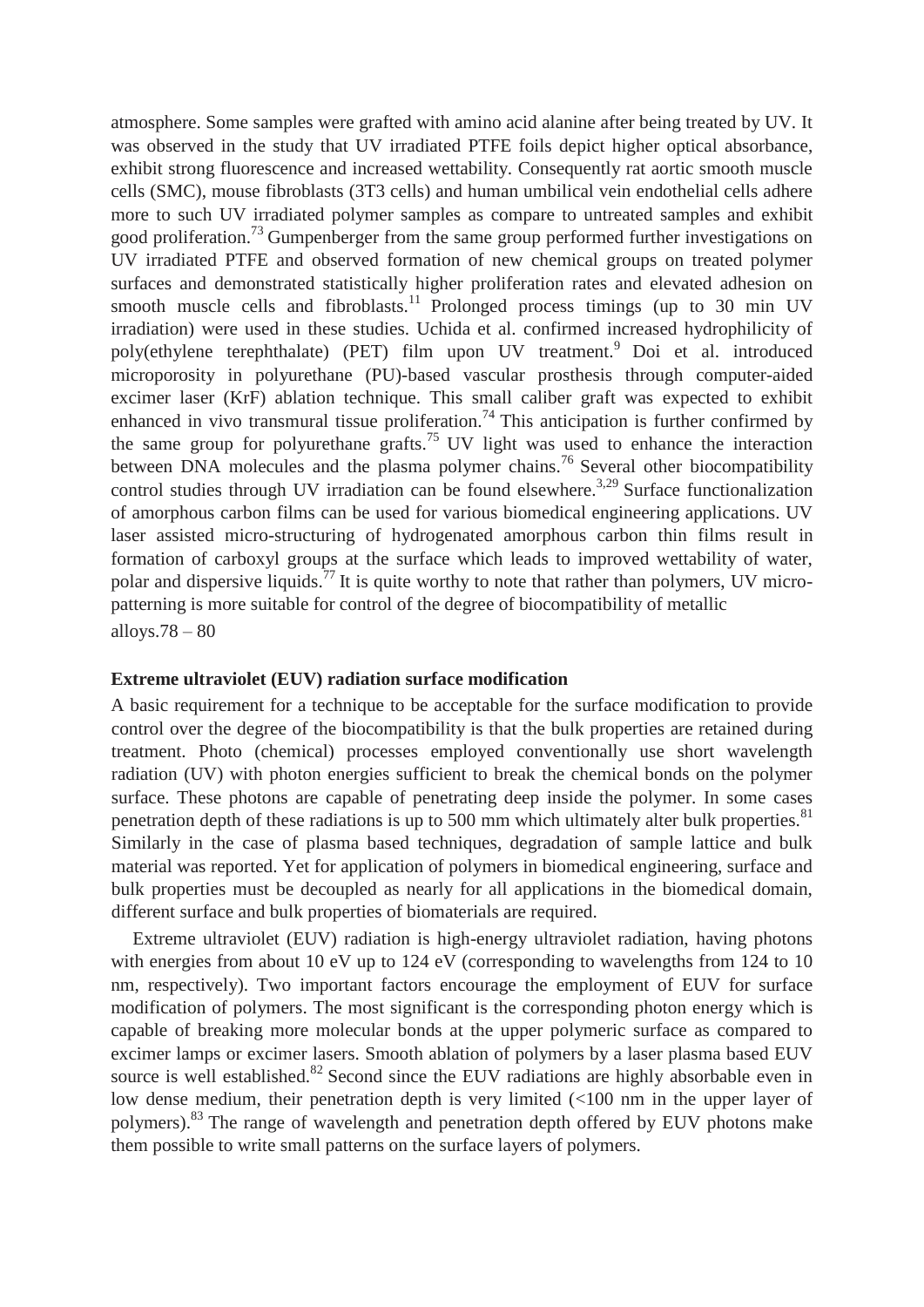The EUV radiation may produce by plasma based sources or by synchrotron sources. In plasma based sources, EUV can be produced either by laser irradiation or by gas discharges. In synchrotron sources (SR), ultrarelativistic charge particles accelerated through magnets emits EUV radiation. In the laser-plasma based sources, a hightemperature plasma is generated by the interaction of high power laser pulses with a solid target. However, production of debris during laser interaction with matter target is a huge limitation. This problem has been solved by introducing gas target instead of a solid target.

Laser ablation leans on the nature of the material and its ability to absorb energy. Therefore the wavelength of the ablation laser should have a minimum absorption depth. Laser ablation rate hence primarily depends upon the laser wavelength and the pulse length. Therefore the ablation rate relies upon amount of total energy delivered in one shot and optimal spectral distribution. These two factors cause the main reason of the huge difference between the ablation rate of SR sources and laser-plasma based sources. SR sources have long pulse length and have low-peak-power while high energy laser-plasma sources are able to produce ultra-short pulses with high peak-power. As a matter of fact, single photon from both sources carries enough energy to break any chemical bond for direct photo-etching. However the photons from two sources interact with material distinctively due to following factors:

*Total energy in one shot.* As the peak intensity (PI) is calculated by peak-power in a given unit area (focal spot), low peak power SR source produce low-peak-intensity irradiation. As a result of this irradiation only a small area (focal spot) with a very thin surface layer obtain energy for quite a slow ablation process. On the contrary, in case of laserplasma source, high peak intensity irradiation causes a huge number of simultaneously occurring radiation induced photoetching proceedings. The absorption length of the radiation is relatively long in this case as compare to a SR source. The energy which is absorbed in the surface layer is also able to overheat the material. The evaporated (or sublimated) materials blow off into the vacuum. In this way fast ablation rate is achieved by a compact laser-plasma source which results in the construction of microstructures up to few microns in depth at material surface.

*Optimal spectral distribution.* As explained above, laser ablation depends upon the ability of a material to absorb energy. This means that the absorption length of the radiation in the materials should be comparable to the thickness of the material being desorbed. Strictly speaking, for a given radiation energy range (power density) there must be an optimal spectral distribution for efficient photo-etching. With specific critical energy and wavelength, SR sources do not fit in this criterion. However studies by single shot highpeak-power laserplasma source demonstrated the optimal spectral distribution.

Considering these two factors, a compact laser plasma source demonstrates fast laser ablation rate as that of synchrotron sources. Moreover due to the limited number of SR sources and high cost of such facilities, various laser-plasma based EUV sources by various groups have been proposed and considered for various applications in science and technology. A laser-plasma based EUV source is specially built which is dedicated to polymer processing and surface modification at MUT, Warsaw.<sup>5</sup> Recent studies from this EUV source show that EUV micro-patterning produce micro- and nano-structures on polymer surfaces and consequently the surface properties of polymeric biomaterials modified in order to attain control over the degree of the biocompatibility. Moreover photochemical processes (by introducing extra gas during EUV irradiation on the sample) result in the formation of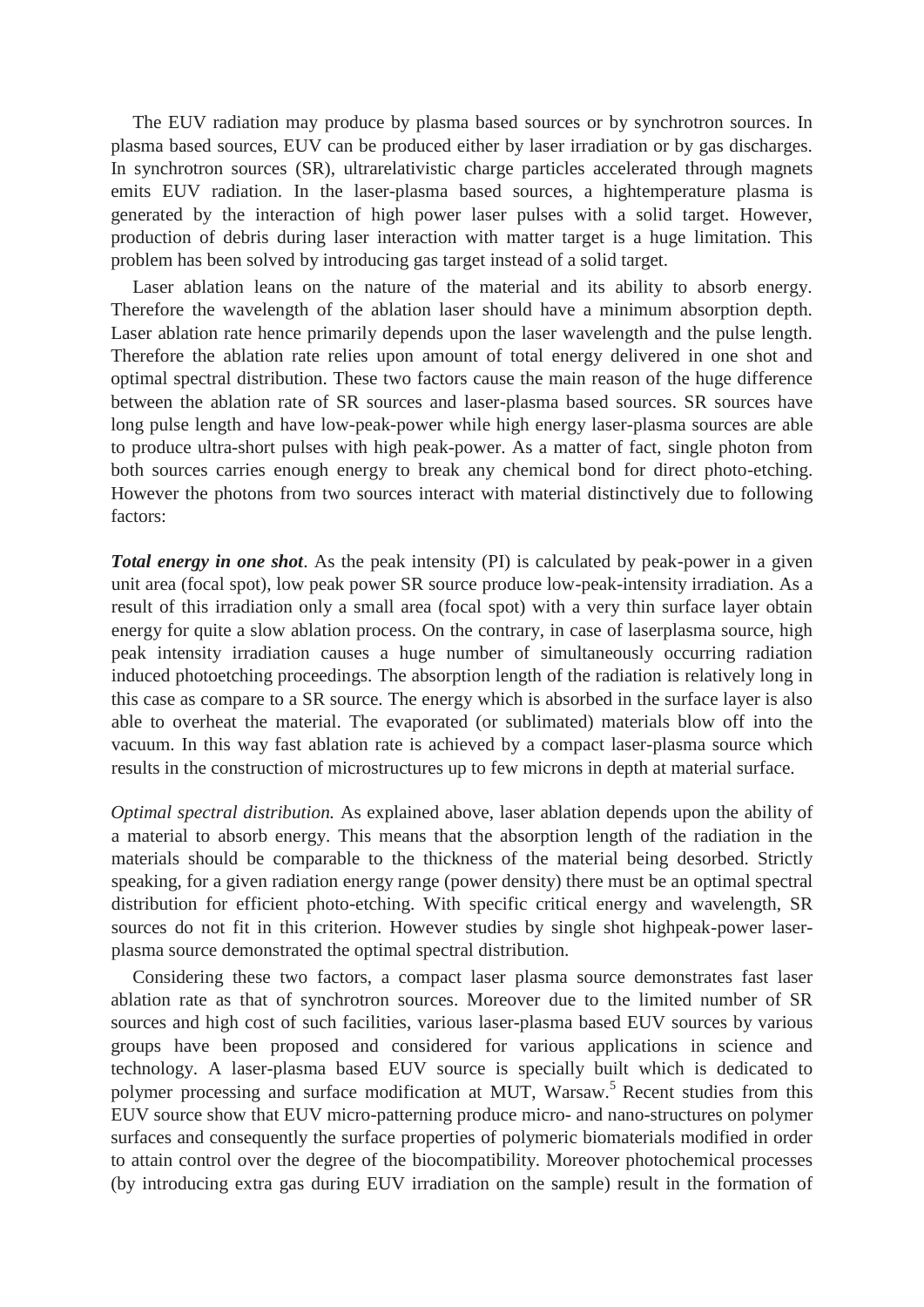specific functional groups at the polymer surface which could be useful to get good adhesion and proliferation of particular cell types.

Our group has been involved in the treatment of inorganic and organic materials by laser plasma based EUV source to identify ablation and micro structuring for a long period.<sup>84–89</sup> Polytetrafluoroethylene (PTFE) surface has been modified with this technique to produce a surface with a high aspect ratio cross sectional profile which indicates that this method can be used as a polymer surface modification technique for biomedical applications. Scanning electron microscopy (SEM) has been employed for investigation the effects of EUV micropatterning on different polymers using this source.<sup>82,90</sup> Surfaces of poly ( methyl methacrylate) (PMMA) and fluorinated ethylene propylene (FEP) were modified in two EUV spectral ranges (using Zr and Al filters). This study provided an understanding about the effect of EUV intensity on the surface modification. It was observed that irradiating filtered EUV produced different surface alterations on the macro- and nanoscale.<sup>91</sup>

Changes in surface morphology and chemical structure by EUV irradiation were investigated in detail on polyethylene terephthalate  $(PET)$ .<sup>92</sup> EUV radiation in the wavelength range of 9–70 nm was exposed for duration of 1–120 s at 10 Hz repetition rate. With increased number of irradiating pulses, it was observed that a ripple like microstructure changed to a wall-like pattern which is similar to pattern attain by UV laser PET ablation as demonstrated by Arenholz et al. in 1991. $93$  Although UV and EUV photons interact with polymers in quite different ways, the resemblance between the wall type micropatterns induced by the UV and EUV irradiation is highly significant as it establishes ground to explore the EUV surface modification technique for the biocompatibility control. To further investigate the patterns of structures which appeared on the polymer surfaces upon EUV exposure, polycarbonate (PC) foils were treated in a similar way as PET foils by our group using a 10-Hz laser plasma EUV source. This EUV source is unique in the world as it possess auxiliary gas puff valve which enables the user to introduce extra gas during EUV exposure within the interaction region.

The additional supplied gas can be excited and ionized by EUV and can result in further refinement of control over the photon energy deposition onto the sample near-surface and hence influencing the morphological changes on the treated sample surface. Various experimental schemes were employed for polymer irradiation depending upon laser pulses. The samples were also irradiated with increasing number of pulses to visualize the effect of EUV intensity on morphological alterations. The number of pulses depends upon the sensitivity of polymer towards EUV radiation. The experimental setup details have been reported previously.<sup>92</sup>

EUV treated and pure polycarbonate (PC) surface areas were investigated by Scanning Electron Microscopy ( SEM ). Figure 1 shows SEM image of PC foil sample irradiated with 100, 200, 300, and 600 pulses. EUV modified and pure foil areas can be easily distinguished at 503 magnification.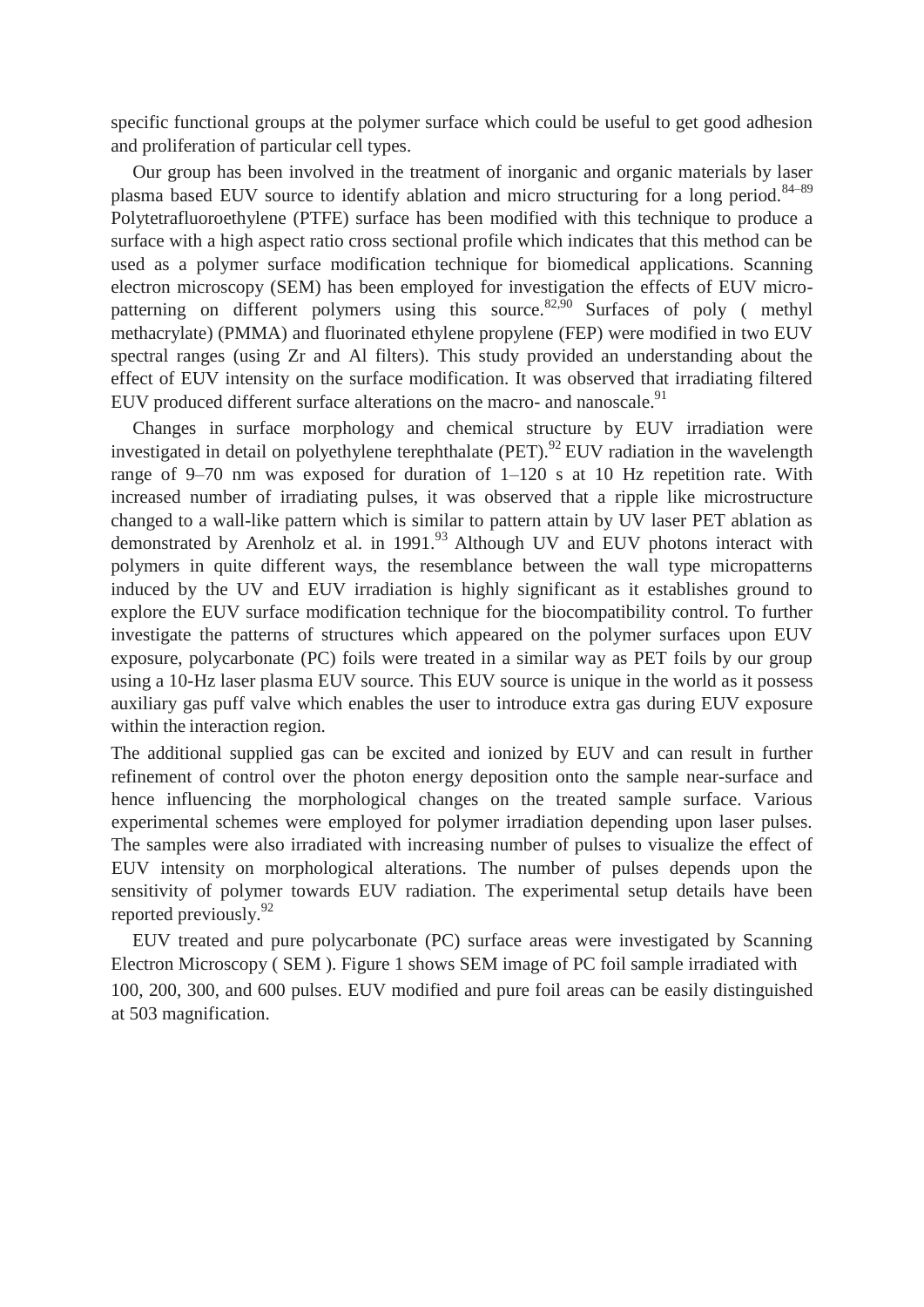

FIGURE 1. SEM image of PC foil irradiate with 100, 200, 300, and 600 EUV pulses.

The EUV irradiated PC foil areas were closely investigated at 50,0003 and 100,0003 magnification which showed interesting microstructures that emerged after EUV irradiation. No micropatterning can be seen on untreated areas [Fig. 2(a)]. Coarse microstructures with less detail were observed after 200 EUV pulses [Fig. 2(b,e)]





FIGURE 2. SEM images of EUV irradiated polycarbonate samples: (a) pristine sample, (b) Mag. 50Kx I 200 EUV shots, (c) Mag. 50Kx I 600 EUV<br>shots, (d) Mag. 100x lcircular ring around 600 EUV shots exposed area, (e) Mag. 10Kx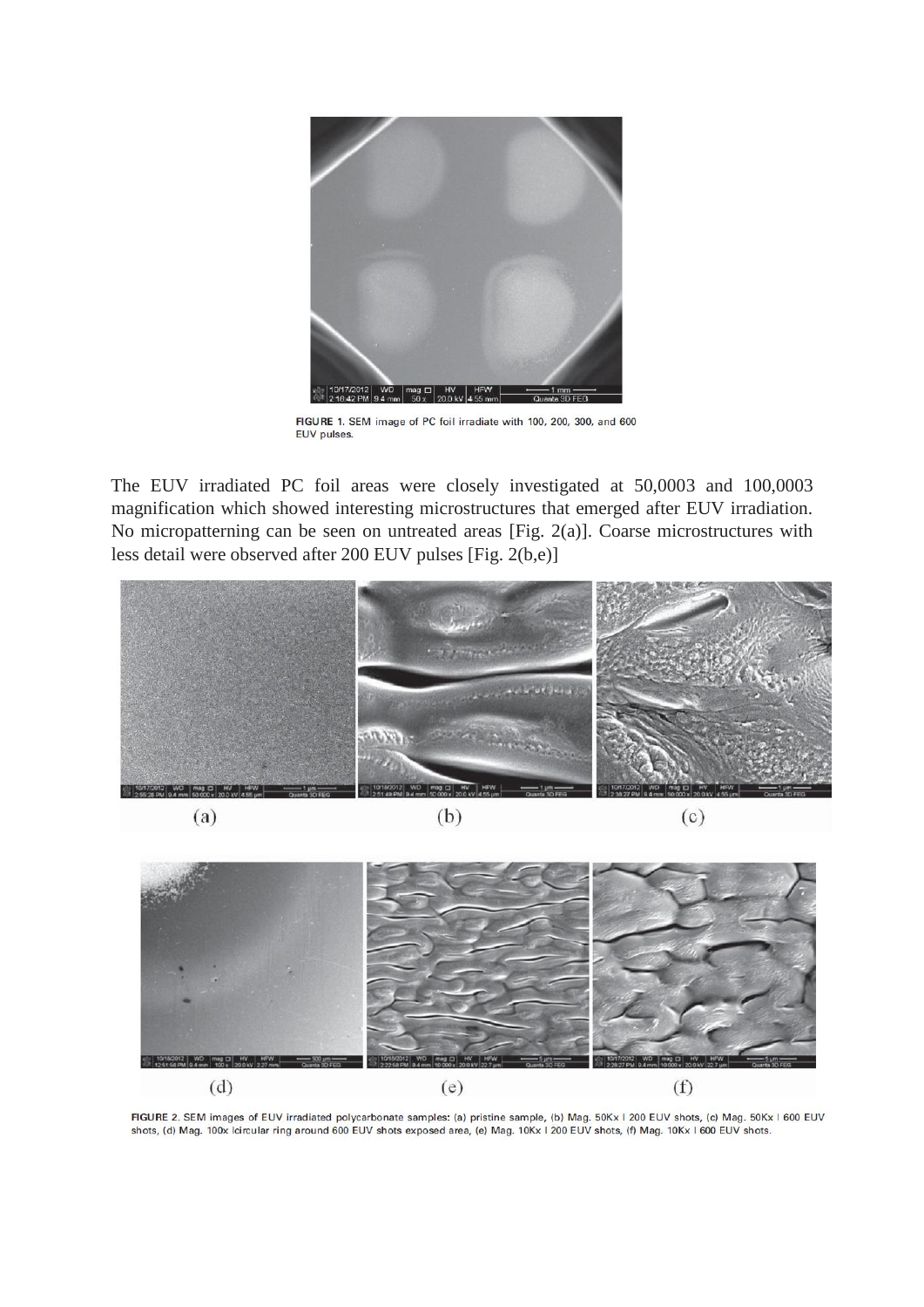however more refined and detailed wall-like structures were observed in areas irradiated by 600 EUV pulses [Fig. 2( c,f )]. An interesting ring structure was also found to surround the EUV exposed area as shown in Figure 2( d ).

As described earlier, modifications in chemical structure and the presence of functional groups on the polymer surfaces change the behavior of the polymeric biomaterial in activities like cell adhesion, cell growth, and toxicity. Therefore it is crucial to determine the alterations in chemical structure and composition of polymer surfaces treated by EUV. X-ray photoelectron spectroscopy (XPS) is a wellknown technique to characterize the chemical structure and composition of the surface of the materials. Our group has characterized changes in EUV modified PET sample surface by  $XPS$ .<sup>92</sup> Figure 3 shows the results from this experiment, including the XPS spectrum of EUV treated and pristine PET samples. Because of ablation of polymer samples by EUV irradiation, the concentration of oxygen decreases. Because the sample was irradiated in a vacuum, no additional component was added into the EUV treated sample surface.



diated sample.

Incorporation of functional groups on the polymer surfaces changes the course of both therapeutic and toxic processes during the biomaterial tenure within the biological environment. Various studies demonstrate enhanced growth, adsorption, adhesion, and activation of particular cell types by substituting functional groups on the polymer surface. As described earlier, the EUV source developed by our group facilitates the sample irradiation in a reactive atmosphere by introducing extra gas within the EUV-sample interaction region using an auxiliary gas-puff valve. Polyvinylidene fluoride (PVDF) is a highly nonreactive polymer which makes it suitable for manufacturing of vascular sutures and surgical meshes with minimum tissue reaction at the interface site. $94,95$ 

To demonstrate photochemical surface modification by EUV treatment, our group modified PVDF surface by EUV irradiation in a reactive environment.<sup>96</sup> Nitrogen was introduced in the interaction region, thus ionized and excited by EUV radiations. Incorporation of nitrogen atoms in the molecular structure of PVDF was demonstrated by the experimental results as shown in Figure 4.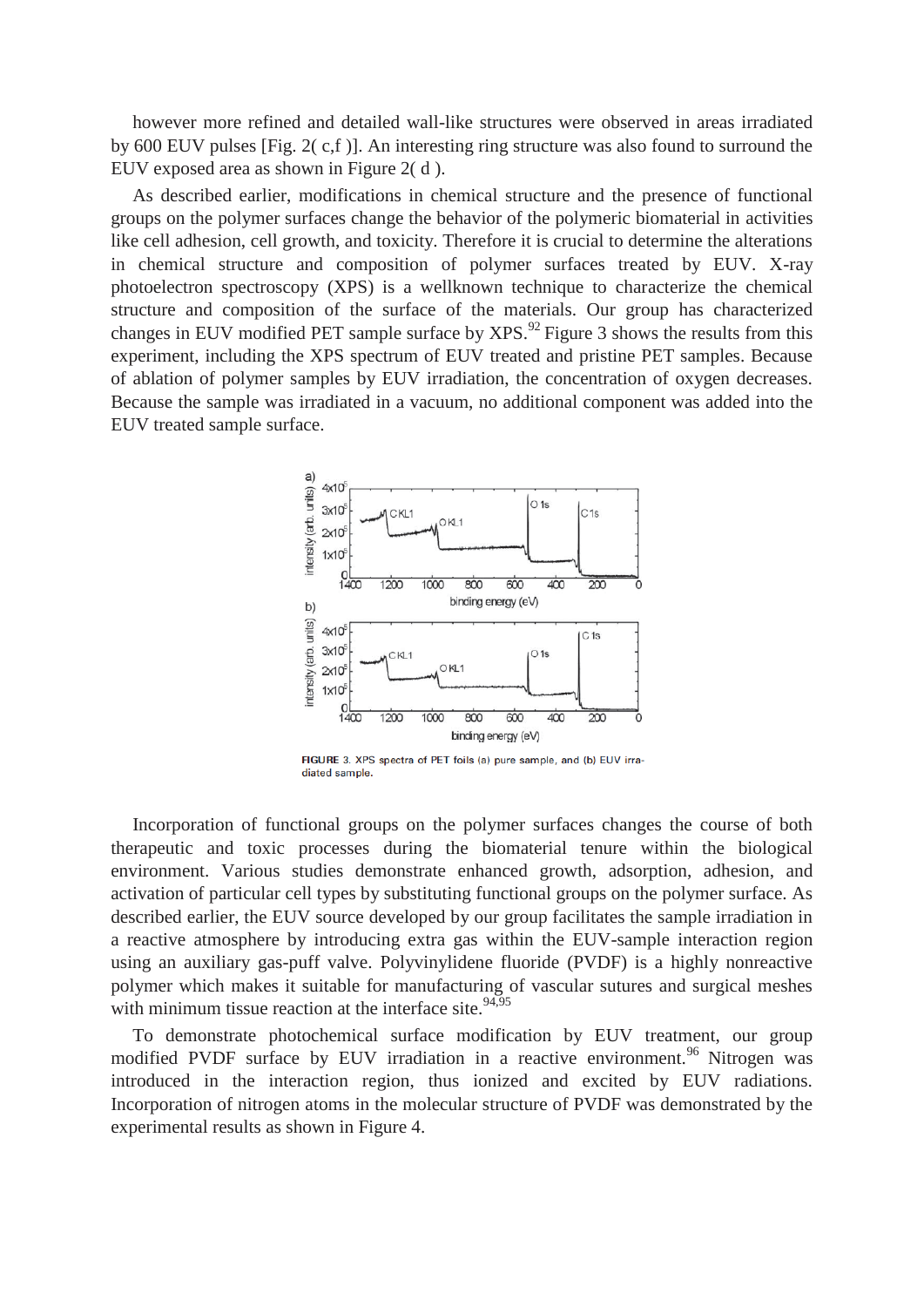

FIGURE 4. XPS survey spectra of PVDF surface: (a) pristine sample, (b) sample irradiated with 150 EUV pulses, (c) sample irradiated with 150 EUV pulses in the presence of nitrogen. Subimages show the high-resolution XPS spectra of C1s.

Three XPS spectra were obtained in that study presenting pristine sample  $[Fig. 4(a)]$ , EUV irradiated sample in vacuum [Fig. 4(b)], and EUV irradiated sample in a reactive environment ( ionized nitrogen) [Fig. 4(c)]. Each spectra exhibit two main peaks which are characteristic of fluorine (F1s) and carbon ( C1s ). For pristine sample, F1s peak is very high as compared to C1s, however in the second case; C1s peak is much higher than F1s peak. In the last case, the C1s peak is much higher than F1s peak and the N1s peak appeared confirming the incorporation of nitrogen during treatment. Moreover an additional oxygen characteristic O1s peak was present within the EUV irradiated sample spectra as this sample was exposed to air after irradiation resulting in oxygen incorporation on the sample surface. Detailed analysis of these spectra can be found in the related publication however incorporation of additional elements and modification of the chemical composition of polymer surface through photochemical processing using EUV radiation has been demonstrated successfully.<sup>96</sup>

The first experiments of EUV surface modification for the biocompatibility control were performed on  $\operatorname{PET}$ .<sup>7</sup> The biocompatibility tests including adhesion and alignment of biological cells (Chinese hamster ovary (CHO) cells) were performed for characterizing the EUV-treated polymer surfaces. This study revealed that EUV treated PET samples exhibited good adhesion of CHO cells. Moreover CHO cells seeded on EUV treated PET sample exhibit better alignment than those found on the UV-laser treated sample surface.

Polymers with wide range of applications in biomedical engineering described above along with affiliated problems in the health care industry and respective surface properties which are needed to be modified are summarized in Table I.

The problems and corresponding surface properties which are foreseen to be useful to modify and examine over the coming couple of years by EUV treatment are included.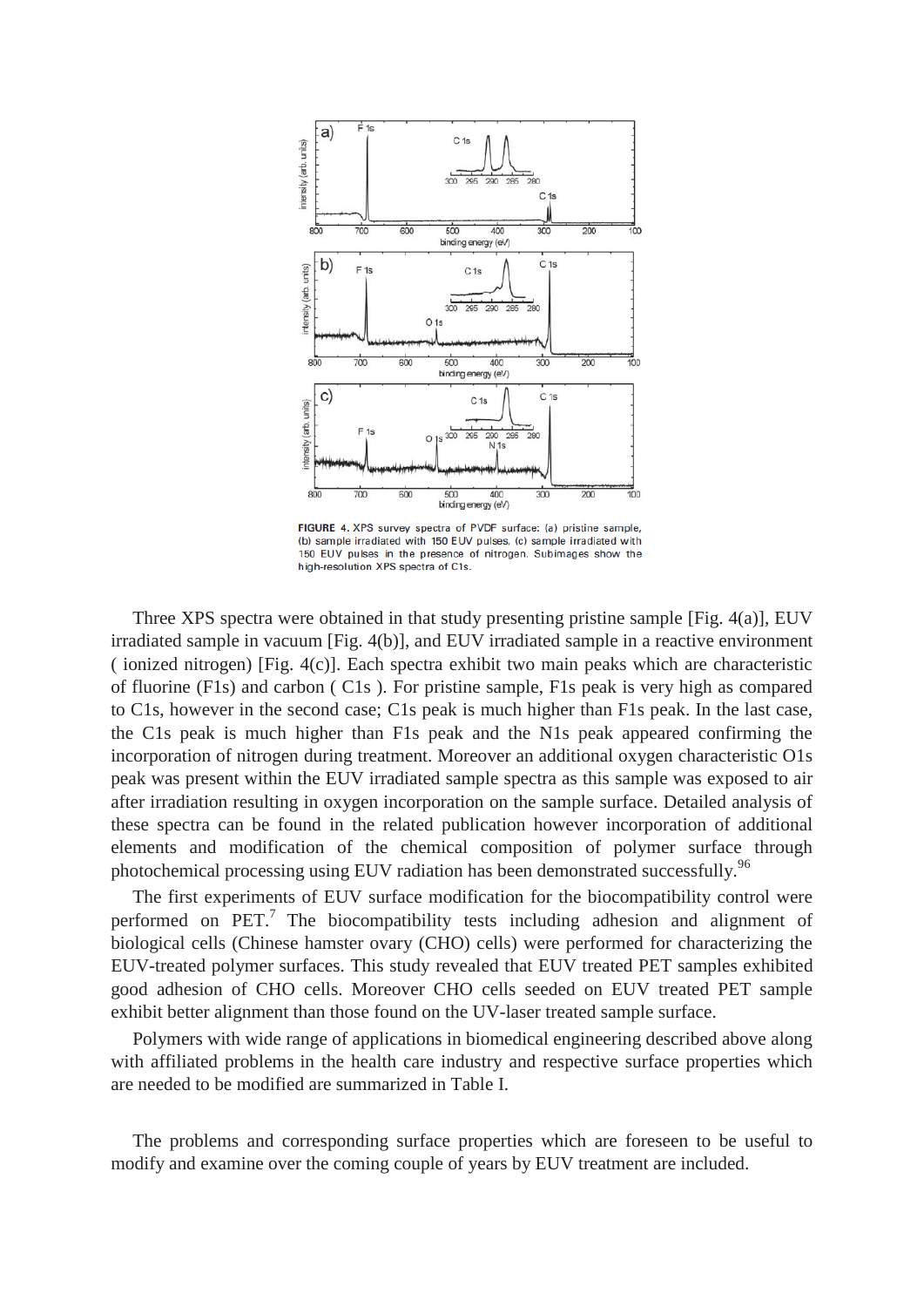| Polymer                                                                       | <b>Applications</b>                                                                                                                                            | <b>Associated Problems</b>                                                                                                                                                                                                                 | Surface Property to be<br>Modified                                                                                           |
|-------------------------------------------------------------------------------|----------------------------------------------------------------------------------------------------------------------------------------------------------------|--------------------------------------------------------------------------------------------------------------------------------------------------------------------------------------------------------------------------------------------|------------------------------------------------------------------------------------------------------------------------------|
| Polyethylene<br>terephthalate (PET)                                           | Vascular grafts,<br>scaffolds, and tissue<br>replacement surgery                                                                                               | Infection/inflammation, Low cell<br>adhesion. Low cell growth. Low<br>proliferation. Cell lost under<br>shear stress. Platelet activation                                                                                                  | Roughness, Wettability, Cell<br>adhesion                                                                                     |
| Polytetrafluoroethylene<br>(PTFE)                                             | Vascular grafts/prostheses,<br>tubes for nerve.<br>regeneration.<br>Subcutaneous and<br>augmentation materials,<br>maxillofacial surgery,<br>and drug delivery | Thrombogenicity, vascular<br>occlusion, infection/<br>inflammation, hydrophobicity,<br>and cell lost under shear stress                                                                                                                    | Thrombogenic surface (modify<br>to be attractive for<br>endothelial cells).<br>Wettability. Hydrophilicity.<br>Cell adhesion |
| Poly(vinyl pyrrolidone)<br>(PVP)                                              | Coating material for<br>medical devices                                                                                                                        | Poor cross linking                                                                                                                                                                                                                         | Bonding with substrate<br>material. Wetta bility                                                                             |
| Polyurethane                                                                  | Ophthalmological materials,<br>prosthetic and<br>cardiovascular devices                                                                                        | Less cell adhesion (e.g., for<br>myoblasts, macrophages, etc.)                                                                                                                                                                             | Cell adhesion. Hydrophilicity                                                                                                |
| Poly(aryl ether ether<br>ketone) (PEEK)                                       | Spinal and orthopedic<br>implants                                                                                                                              | Reduce polymer crystallinity<br>overtime, Inertness of PEEK<br>which effect cell adhesion.<br>Limited bone fixation                                                                                                                        | Cell adhesion. Wettability                                                                                                   |
| Polysulfone and<br>poly (hydroxybutyrate)                                     | Membranes for artificial<br>devices                                                                                                                            | Infection/inflammation.<br>thrombogenicity                                                                                                                                                                                                 | Plasma coating                                                                                                               |
| Poly (vinyl chloride) (PVC),<br>nylons polyamides,<br>silicones polysiloxanes | Cardiovascular devices<br>(particularly catheters),<br>prosthetic devices and<br>orthodontics materials.                                                       | High risk of bacterial infection.<br>inflammatory responses of the<br>body, or adsorption of<br>proteins), high friction<br>coefficient (could damage<br>Epithelium, mechanical stress<br>recurrent infections, kidney<br>infections, etc. | Thrombogenic surface<br>(modify to be attractive for<br>endothelial cells), protein<br>adsorption                            |
| Polyvinvlidene<br>fluoride (PVDF)                                             | Vascular sutures, Surgical<br>meshes, Membrane<br>material                                                                                                     | Hydrophobic membrane surface<br>and nonspecific adhesion of<br>biomolecules                                                                                                                                                                | Adhesion of biomolecules.<br>Hydrophobicity                                                                                  |

TABLE I. Materials and Surface Properties That May be Altered Successfully by EUV Treatment for the Biocompatibility Control

Beside numerous advantages and strong indications of efficient surface modification technique, EUV polymer processing also has some disadvantages. First and foremost is unavailability of EUV radiation source. Only in recent years, laboratory based compact EUV sources are available for processing of polymers. The source at MUT, Warsaw is now being used for fundamental research in polymer processing for biocompatibility control. EUV sources are still in progress towards miniaturization. Degradation of laser optics is another prime aspect in the health care industry and respective surface properties which are needed to be modified are summarized in Table I. The problems and corresponding surface properties which are foreseen to be useful to modify and examine over the coming couple of years by EUV treatment are included.

Beside numerous advantages and strong indications of efficient surface modification technique, EUV polymer processing also has some disadvantages. First and foremost is unavailability of EUV radiation source. Only in recent years, laboratory based compact EUV sources are available for processing of polymers. The source at MUT, Warsaw is now being used for fundamental research in polymer processing for biocompatibility control. EUV sources are still in progress towards miniaturization. Degradation of laser optics is another prime aspect in terms of efficiency of EUV source. An ellipsoidal grazing incidence mirror which is used for collection of EUV source for interaction chamber in tabletop EUV source works on the principle of total external reflection.<sup>5</sup> Such type of mirrors currently employed in various applications with optimal thermal resistance and reflectivity. Damage threshold investigations about the grazing incidence mirror in EUV source are currently in progress by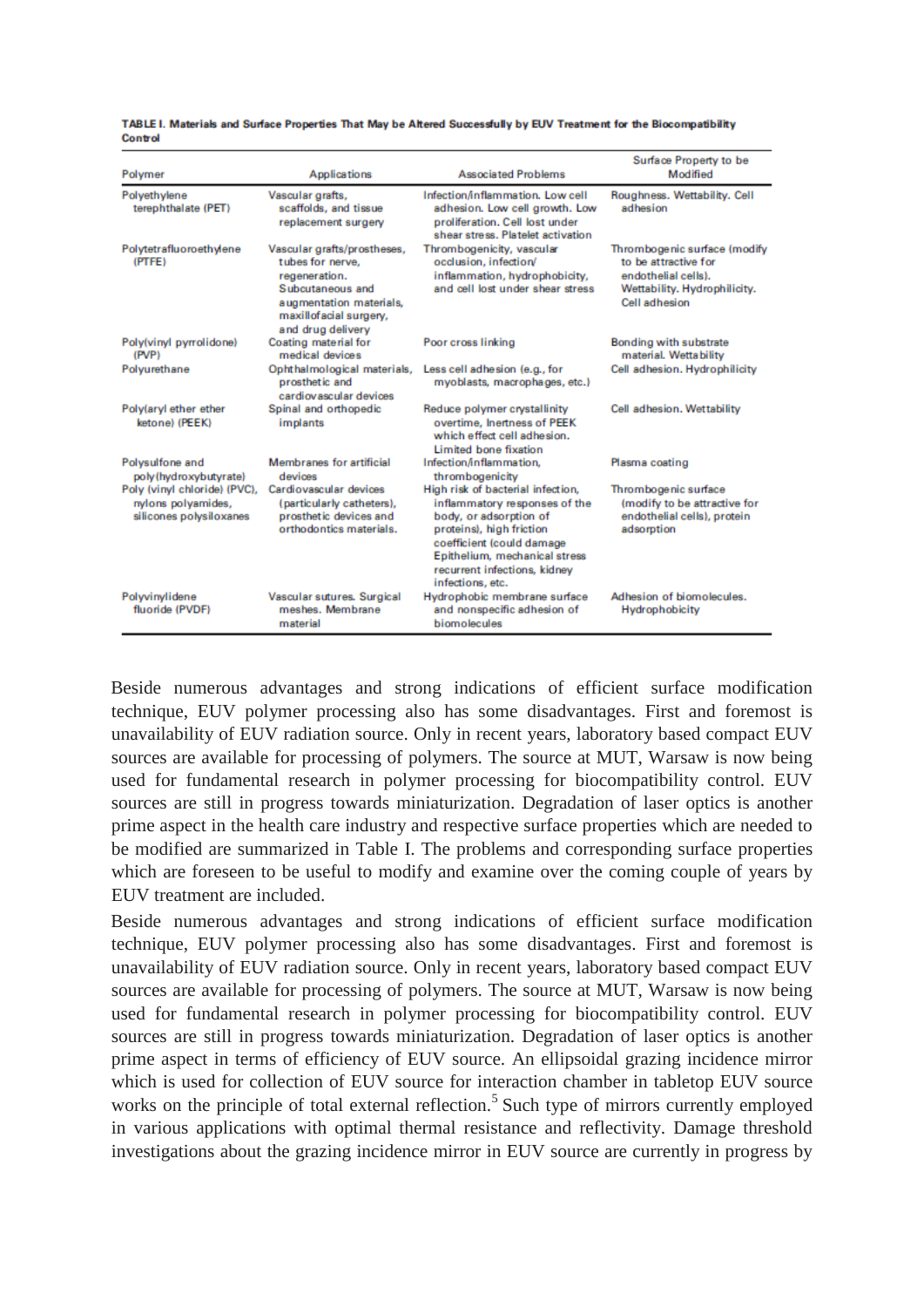some groups.<sup>97</sup> Damaged grazing incidence mirror result in uncontrolled EUV flux ultimately influencing EUV ablation process and micro-structuring of treated polymers.<sup>97</sup>

### **CONCLUSION**

Despite being a multi-billion dollar industry, control over the degree of biocompatibility is still an important research and development challenge facing the biomaterials research and industrial communities. To overcome this challenge it is required that the processes which occur at the interface site between the biomaterial and the host do not induce any deleterious effects such as chronic inflammatory response or formation of unusual tissues. Therefore the importance of biomaterials with appropriate surface properties is evident. At the same time, specific bulk properties are essential, particularly mechanical properties for biomaterials in order to perform particular tasks in the biological world. It is evident that designing of biomaterials which fulfill both needs is quite difficult. A common approach is to fabricate biomaterials with adequate bulk properties, followed by modification of surface properties through various treatments. This procedure leads to development of a final material with decoupled bulk and surface properties. However there is no surface modification technique unanimously accepted to control the degree of the biocompatibility for polymers. Plasma and laser ablation techniques have been employed for surface modification of polymers however they induce alterations in bulk material due to deep penetration in to the material.

To avoid such problems, extreme ultraviolet (EUV) radiation has been successfully employed for surface modifications with a few polymer types. Most importantly EUV micropatterning produced similar wall-like structures on polymer surfaces as those created by the UV irradiation. The discovery of this breakthrough sets up new trails for the exploitation of EUV micro-patterning to allow the control over the degree of biocompatibility. The changes in the physical structure of the surface provide for appropriate physical properties for the interface site between host and biomaterial. Moreover crosslinking of functional groups by introducing extra gas during EUV exposure to the polymers could significantly improve biocompatibility for particular biological cell types. To date only a few studies carried out for surface modification of polymers by EUV irradiation. In only one study biocompatibility tests were performed on EUV-treated polymers. These studies yield promising indications towards employment of EUV radiation for enhanced biocompatibility in polymers. Exploitation of specific wavelengths within the EUV spectrum for biomedical engineering applications is a vast vacant area belongs to polymer physics, chemistry, and biotechnology yet to be explored. Such studies however require multidisciplinary teams from medicine, engineering, and material science.

### **ACKNOWLEDGMENTS**

With the support of the Erasmus Mundus program of the European Union. With support from the 7th Framework Program's Laserlab Europe project (Nr 284464).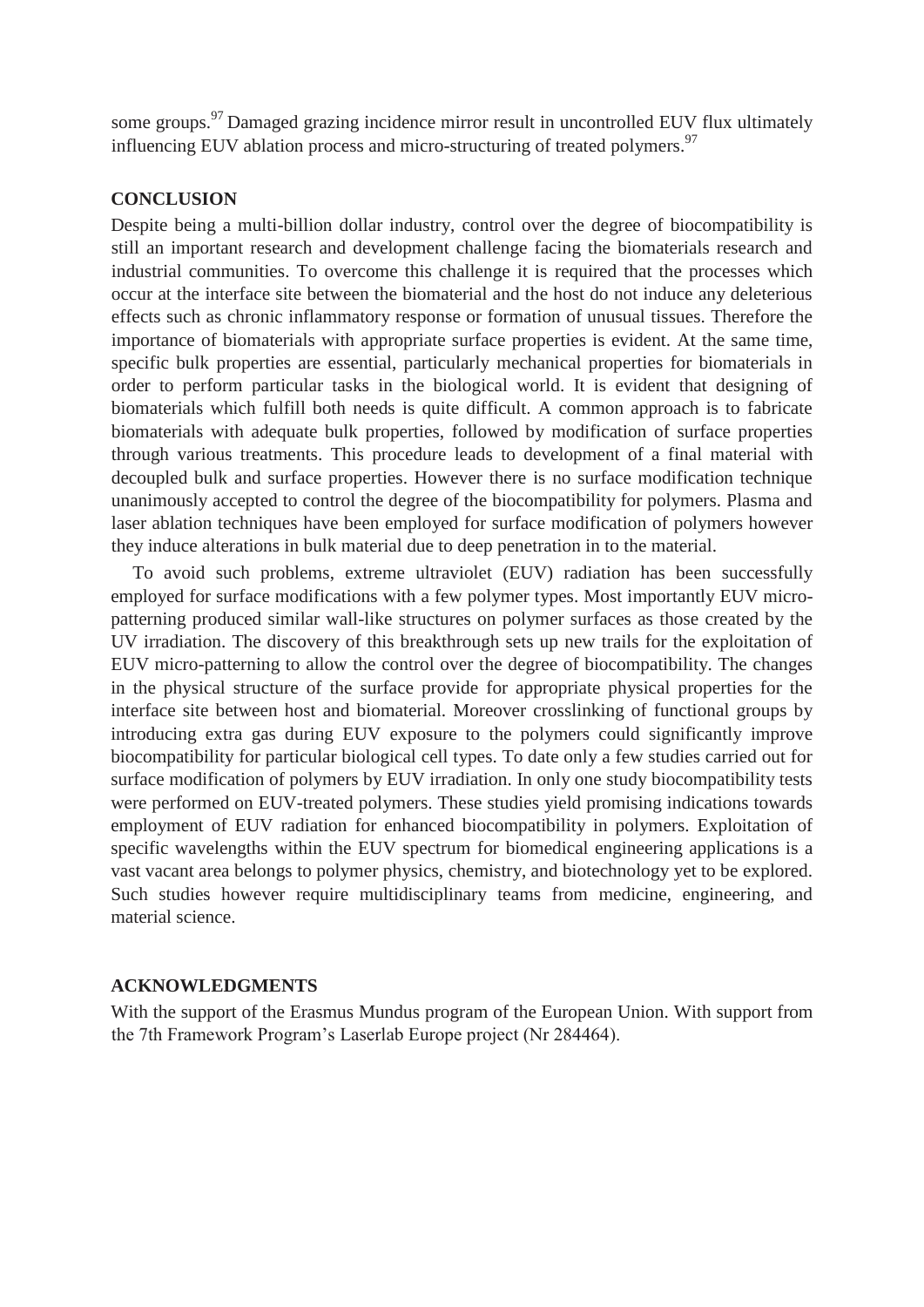# **REFERENCES**

- 1. Jagur-Grodzinski J. Biomedical application of functional polymers. React Funct Polym 1999;39:99–138.
- 2. Griffith LG. Polymeric biomaterials. Acta Mater 2000;48:263–277.
- 3. Seal BL, Otero TC, Panitch A. Polymeric biomaterials for tissue and organ regeneration. Mater Sci Eng 2001;34:147–230.
- 4. Hadjizadeh A, Ajji A, Bureau MN. Preparation and characterization of NaOH treated micro-fibrous polyethylene terephthalate nonwovens for biomedical application. J Mech Behav Biomed Mater

2010;3:574–583.

- 5. Bartnik A, Fiedorowicz H, Jarocki R, Kostecki J, Szczurek M, Wachulak PW. Laserplasma EUV source dedicated for surface processing of polymers. Nucl Instrum Methods Phys Res Sect A 2011;647:125–131.
- 6. Andrews KD, Feugier P, Black RA, Hunt JA. Vascular prostheses: Performance related to cell-shear responses. J Surg Res 2008;149: 39–46.
- 7. Reisinger B, Fahrner M, Frischauf I, Yakunin S, Svorcik V, Fiedorowicz H, Bartnik A, Romanin C, Heitz J. EUV micropatterning for biocompatibility control of PET. Appl Phys A Mater Sci Process 2010;100:511–516.
- 8. Cenni E, Arciola CR, Ciapetti G, Granchi D, Savarino L, Stea S, Cavedagna D, Curti T, Falsone G, Pizzoferrato A. Platelet and coagulation factor variations induced in vitro by polyethylene terephthalate (Dacron) coated with pyrolytic carbon. Biomaterials 1995;16:973–976.
- 9. Uchida E, Uyama Y, Ikada Y. Surface graft polymerization of acrylamide onto poly(ethylene terephthalate) film by UV irradiation. J Polym Sci A Polym Chem 1989;27:527–537.
- 10. Moczulska M, Bitar M, SwieRszkowski W, Bruinink A. Biological characterization of woven fabric using two- and threedimensional cell cultures. J Biomed Mater Res 2012;100:882–893.
- 11. Gumpenberger T, Heitz J, Bauerle€ D, Kahr H, Graz I, Romanin C, Svorcik V, Leisch F. Adhesion and proliferation of human endothelial cells on photochemically modified polytetrafluoroethylene. Biomaterials 2003;24:5139–5144.
- 12. Lopez JA, Chen J. Pathophysiology of venous thrombosis. Thromb Res 2009;123:S30 –S 34.
- 13. Nederberg F, Atthoff B, Bowden T, Welch K, Stromme M, Hilborn J. Biodegradable ionomers for the loading and release of proteins: Formation, characterization, mechanism, and consequence of water uptake. Am Chem Soc 2008;977:250–266.
- 14. Patel A, Mequanint K. Novel physically crosslinked polyurethaneblock-poly(vinyl pyrrolidone) hydrogel biomaterials. Macromol Biosci 2007;7:727–737.
- 15. Peppas NA, Hilt JZ, Khademhosseini A, Langer R. Hydrogels in biology and medicine: From molecular principles to bionanotechnology. Adv Mater 2006;18:1345–1360.
- 16. Butruk B, Trzaskowski M, Ciach T. Fabrication of biocompatible hydrogel coatings for implantable medical devices using Fentontype reaction. Mater Sci Eng C 2012;32:1601– 1609.
- 17. Yoda R. Elastomers for biomedical applications. J Biomater Sci Polym Ed 1998;9:561– 626.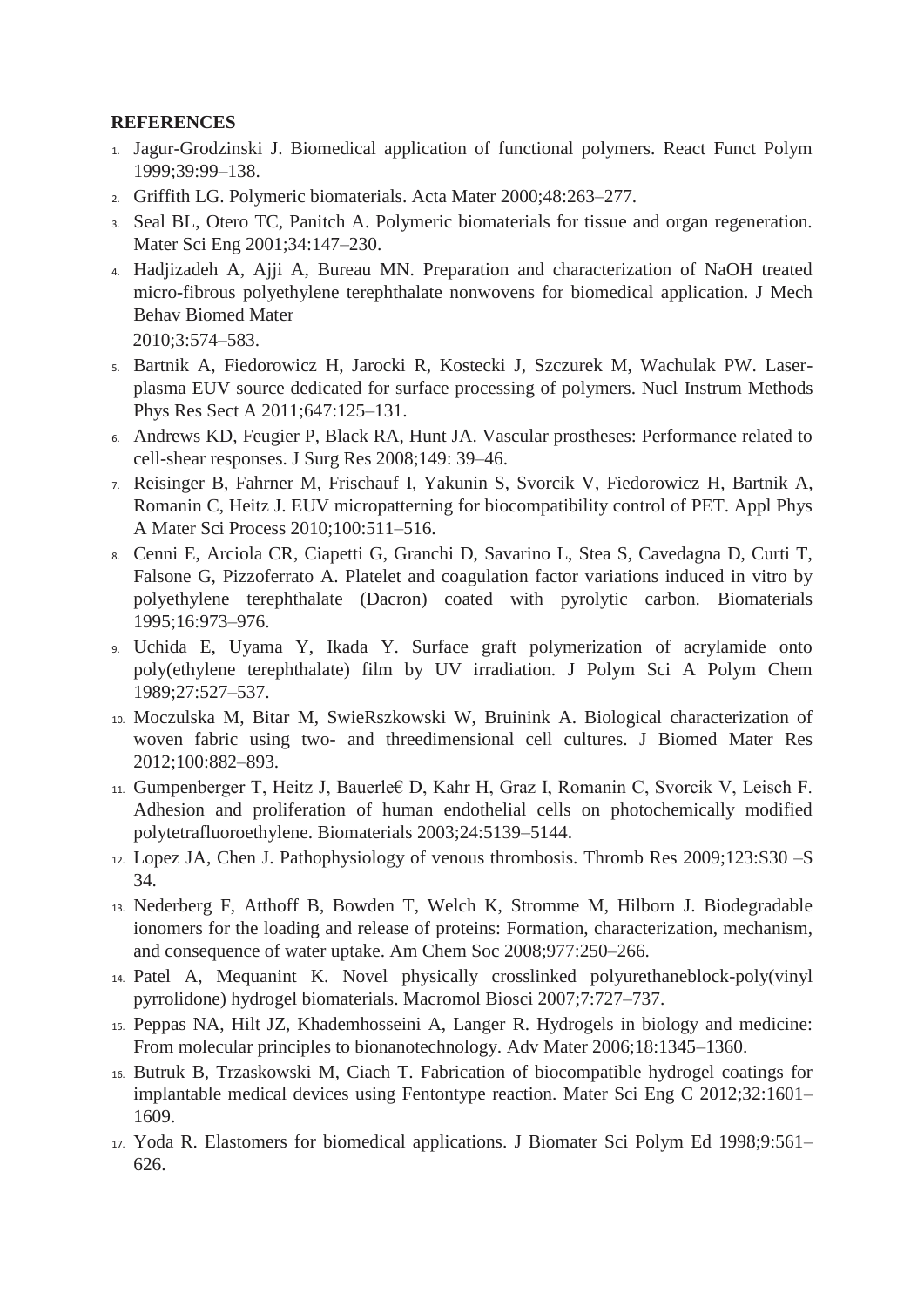- 18. Lin DT, Young TH, Fang Y. Studies on the effect of surface properties on the biocompatibility of polyurethane membranes. Biomaterials 2001;22:1521–1529.
- 19. Kurtz S, Devine J. PEEK biomaterials in trauma, orthopedic, and spinal implants. Biomaterials 2007;28:4845–4869.
- 20. Chu P, Chen J, Wang L, Huang N. Plasma-surface modification of biomaterials. Mater Sci Eng 2002;36:143–206.
- 21. Rihova B. Biocompatibility of biomaterials: Hemocompatibility, immunocompatibility and biocompatibility of solid polymeric materials and soluble targetable polymeric carriers. Adv Drug Deliv Rev 1996;21:157–176.
- 22. McGuigan AP, Sefton MV. The influence of biomaterials on endothelial cell thrombogenicity. Biomaterials 2007;28:2547–2571.
- 23. Ravi S, Chaikof E. Biomaterials for vascular tissue engineering. Regener Med 2010;5:1– 21.
- 24. Wang YX, Robertson JL, Spillman WB, Claus O. Effects of the chemical structure and the surface properties of polymeric biomaterials on their biocompatibility. Pharm Res 2004;21:1362–1373.
- 25. Yue Z, Wen F, Gao S, Ang MY, Pallathadka PK, Liu L, Yu H. Preparation of threedimensional interconnected macroporous cellulosic hydrogels for soft tissue engineering. Biomaterials 2010;31: 8141–8152.
- 26. Li W, Charters R, Luther-Davies B, Mar L. Significant improvement of adhesion between gold thin films and a polymer. Appl Surf Sci 2004;233:227–233.
- 27. Nagy M, Skvarla J. Evaluating the wetting (surface polarity) and roughness of PET foils surface degraded by incipient alkaline hydrolysis. Ann Faculty Eng Hunedoara Int J Eng 2011;9: 235–240.
- 28. Kazmierska K, Szwast M, Ciach T. Determination of urethral catheter surface lubricity. J Mater Sci Mater Med 2008;19:2301–2306.
- 29. Vladkova TG. Surface engineered polymeric biomaterials with improved biocontact properties. Int J Polym Sci 2010;2010:1–22.
- 30. Yang GH, Kang ET, Neoh KG, Zhang Y, Tan KL. Electroless deposition of copper on polyimide films modified by surface graft copolymerization with nitrogen-containing vinyl monomers. Colloid Polym Sci 2001;279:745–753.
- 31. Laurens P, Ould Bouali M, Meducin F, Sadras B. Characterization of modifications of polymer surfaces after excimer laser treatments below the ablation threshold. Appl Surf Sci 2000;154–155: 211–216.
- 32. Tabata Y. Biomaterials design of culture substrates for cell. Inflammation Regener 2011;31:137–145.
- 33. Dahe GJ, Kadam SS, Sabale SS, Kadam DP, Sarkate LB, Bellare JR. In vivo evaluation of the biocompatibility of surface modified hemodialysis polysulfone hollow fibers in rat. PloS One 2011;6:
	- $1 9$ .
- 34. Sashiwa H, Aiba S. Chemically modified chitin and chitosan as biomaterials. Prog Polym Sci 2004;29:887–908.
- 35. Huang XJ, Xu ZK, Huang XD, Wang ZG, Yao K. Biomimetic surface modification on polyacrylonitrile-based asymmetric membranes via direct formation of phospholipid moieties. Polymer 2006;47:3141–3149.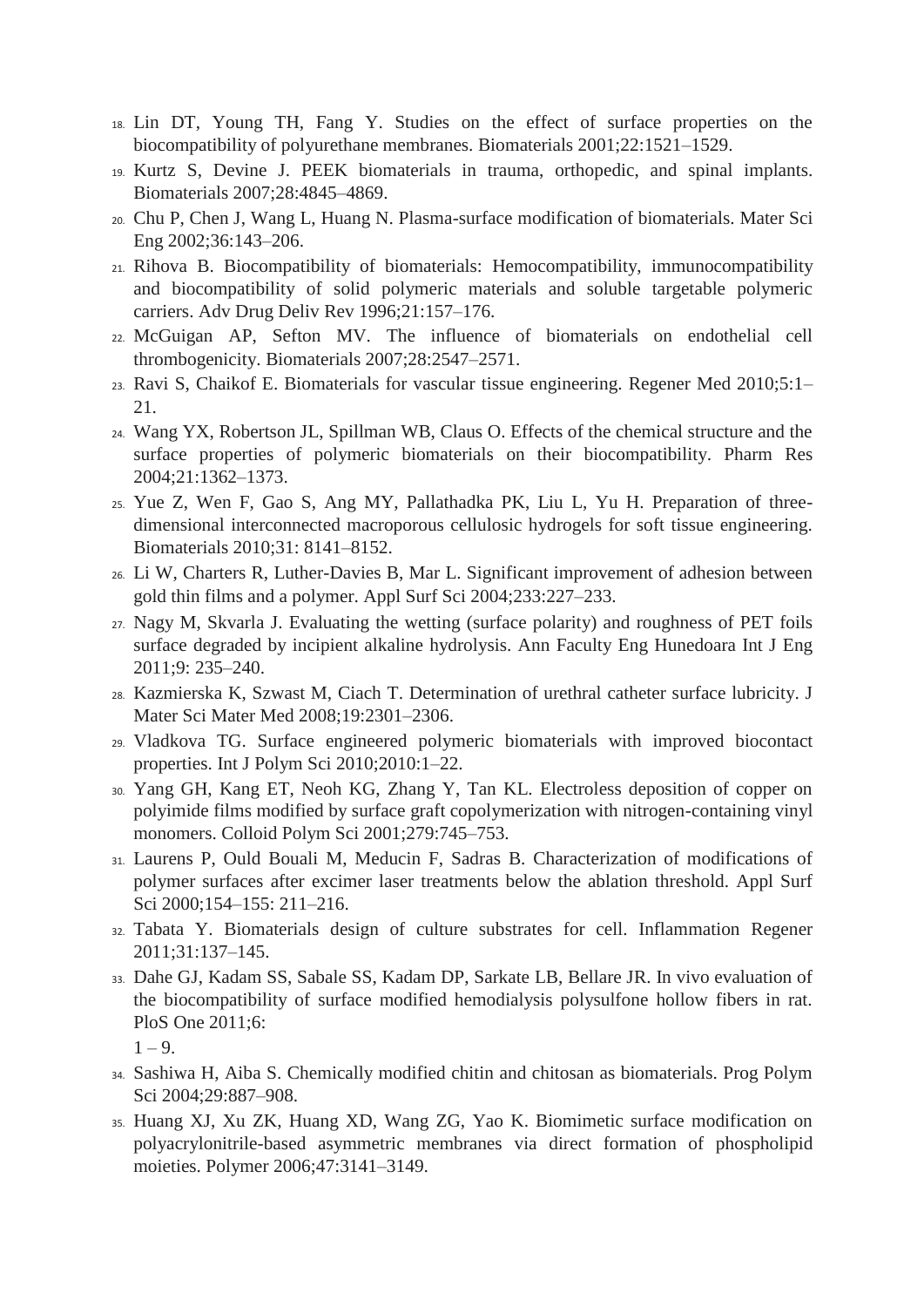- 36. Keselowsky BG, Collard DM, Garcıa AJ. Surface chemistry modulates focal adhesion composition and signaling through changes in integrin binding. Biomaterials 2004;25:5947–5954.
- 37. Ding Z, Chen J, Gao S, Chang J, Zhang J, Kang ET. Immobilization of chitosan onto poly-L-lactic acid film surface by plasma graft polymerization to control the morphology of fibroblast and liver cells. Biomaterials 2004;25:1059–1067.
- 38. Desmet T, Morent R, De Geyter N, Leys C, Schacht E, Dubruel P. Nonthermal plasma technology as a versatile strategy for polymeric biomaterials surface modification: A review. Biomacromolecules 2009;10:2351–2378.
- 39. Chen M, Zamora P, Som P. Cell attachment and biocompatibility of polytetrafluoroethylene (PTFE) treated with glow-discharge plasma of mixed ammonia and oxygen. J Biomater Sci Polym Ed 2003;14:917–935.
- 40. Lindhout T, Blezer R, Maassen C, Heijnen V, Reutelingsperger CPM. Platelet procoagulant surface as an essential parameter for the in vitro evaluation of the blood compatibility of polymers. J Mater Sci Mater Med 1995;6:367–372.
- 41. Dadsetan M, Mirzadeh H, Sharifi-Sanjani N, Salehian P. IR laser surface modification of polyethylene terephthalate as biomaterial. Process Fabr Adv Mater VIII 2000;9:221–229.
- 42. Goodman SL, Tweden KS, Albrecht RM. Platelet interaction with pyrolytic carbon heartvalve leaflets. J Biomed Mater Res 1996;32:249–258.
- 43. Favia P, d'Agostino R. Plasma treatments and plasma deposition of polymers for biomedical applications. Surf Coat Technol 1998; 98:1102–1106.
- 44. Banerjee D, Mukherjee S, Chattopadhyay KK. Controlling the surface topology and hence the hydrophobicity of amorphous carbon thin films. Carbon 2005;48:1025–1031.
- 45. Santana G, Fandino~ J, Ortiz A, Alonso JC. Low temperature–low hydrogen content silicon nitrides thin films deposited by PECVD using dichlorosilane and ammonia mixtures. J Non-Crystalline Solids 2005;351:922–928.
- 46. Cianci E, Schina A, Minotti A, Quaresima S, Foglietti V. Dual frequency PECVD silicon nitride for fabrication of CMUTs' membranes. Sensors Actuators A 2006;127:80–87.
- 47. Sarro PM, deBoer CR, Korkmaz E, Laros JMW. Low-stress PECVD SiC thin films for ICcompatible microstructures. Sens Actuators A 1998;67:175–180.
- 48. Kafrouni W, Rouessac V, Julbe A, Durand J. Synthesis of PECVD a-SiCXNY:H membranes as molecular sieves for small gas separation. J Membr Sci 2009;329:130–137.
- 49. Madocks J, Rewhinkle J, Barton L. Packaging barrier films deposited on PET by PECVD using a new high density plasma source. Mater Sci Eng B 2005;119:268–273.
- 50. Anma H, Yoshimoto Y, Warashina M, Hatanaka Y. Low temperature deposition of SiC thin films on polymer surface by plasma CVD. Appl Surf Sci 2001;175/176:484–489.
- 51. Choi W, Gangadharan S. Structural study of plasma enhanced chemical vapour deposited silicon carbide films. Mater Sci Eng B 2000;75:174–176.
- 52. Prasad GR, Daniels S, Cameron DC, Mcnamara BP, Tully E, Kennedy RO. PECVD of biocompatible coatings on 316L stainless steel. Surf Coat Technol 2005;200:1031–1035.
- 53. Li M, Cheng Y, Zheng YF, Zhang X, Xi TF, Wei SC. Plasma enhanced chemical vapor deposited silicon coatings on Mg alloy for biomedical application. Surf Coat Technol 2013;228:262–265.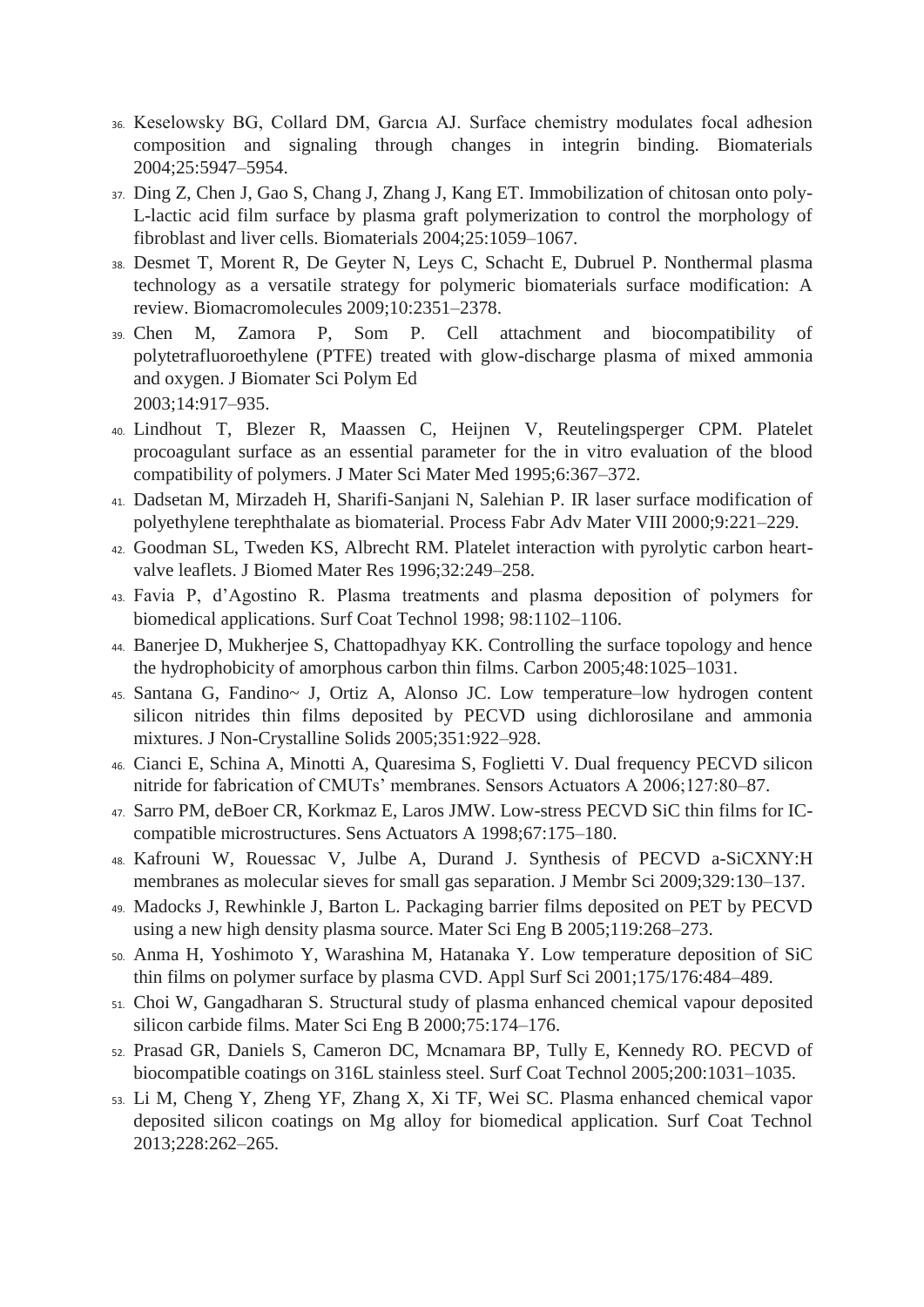- 54. Polcar T, Vitu T, Cvrcek L, Novak R, Vyskocil J, Cavaleiro A. Tribological behaviour of nanostructured Ti-C:H coatings for biomedical applications. Solid State Sci 2009;11:1757–1761.
- 55. Bendavid A, Martin PJ, Randeniya L, Amin MS. The properties of fluorine containing diamond-like carbon films prepared by plasma-enhanced chemical vapour deposition. Diamond Relat Mater 2009;18:66–71.
- 56. Ahmed MH, Byrne JA, McLaughlin J. Evaluation of glycine adsorption on diamond like carbon (DLC) and fluorinated DLC deposited by plasma-enhanced chemical vapour deposition (PECVD). Surf Coat Technol 2012;209:8–14.
- 57. Cui F, Li D. A review of investigations on biocompatibility of diamond-like carbon and carbon nitride films. Surf Coat Technol 2000;131:481–487.
- 58. Jansen H, Gardeniers H, Boer MD, Elwenspoek M, Fluitman J. A survey on the reactive ion etching of silicon in microtechnology. J Micromech Microeng 1996;6:14–28.
- 59. Makarova O, Divan R, Moldovan N, Rosenmann D, Tang CM. Nanoporous ultrananocrystalline diamond membranes. J Vacuum Sci Technol B Microelectron Nanometer Struct 2010;28:C6 P42– C6P47.
- 60. Meacham K, Giuly R, Guo L. A lithographically-patterned, elastic multi-electrode array for surface stimulation of the spinal cord. Biomed Microdev 2008;10:259–269.
- 61. Zhang W, Chu PK, Ji J, Zhang Y, Liu X, Fu RKY, Ha PCT, Yan Q. Plasma surface modification of poly vinyl chloride for improvement of antibacterial properties. Biomaterials 2006;27:44–51.
- 62. Bazaka K, Jacob MV, Crawford RJ, Ivanova EP. Plasma-assisted surface modification of organic biopolymers to prevent bacterial attachment. Acta Biomater 2011;7:2015–2028.
- 63. Chu PK. Enhancement of surface properties of biomaterials using plasma-based technologies. Surf Coat Technol 2007;201:8076 – 8082.
- 64. Kawamura Y, Toyoda K, Namba S. Effective deep ultraviolet photoetching of polymethyl methacrylate by an excimer laser. Appl Phys Lett 1982;40:374–375.
- 65. Srinivasan V, Mayne-Banton R. Self-developing photoetching of poly(ethylene terephthalate) films by far ultraviolet excimer laser radiation. Appl Phys Lett 1982;41:576–578.
- 66. Kuper€ M, Stuke S. Ablation of polytetrafluoroethylene ( Teflon ) with femtosecond UV excimer laser pulses. Appl Phys Lett 1988 ; 54:4–6.
- 67. Bityurin N, Arnold N, Luk'yanchuk B, Bauerle€ D. Bulk model of laser ablation of polymers. Appl Surf Sci 1998;127–129:164–170.
- 68. Lippert T. Laser application of polymers. Adv Polym Sci 2004;168: 51–246.
- 69. Okazaki M, Ohmae H, Hino T. Insolubilization of apatite-collagen composites by UV irradiation. Biomaterials 1989;10:564–568.
- 70. Okazakl M, Ohmae H, Takahashi J, Kimura H, Sakuda M. Insolubilized properties of UVirradiated C03 apatite-collagen composites. Biomaterials 1990;11:568–572.
- 71. Matsuda K, Inoue T. Novel photoreactive surface modification technology for fabricated devices. ASAIO Trans—Am Soc Artif Intern 1990;36:M161 –M 164.
- 72. Tidwell CD, Ertel SI, Ratner BD, Tarasevich BJ, Atre S, Allara DL. Endothelial cell growth and protein adsorption on terminally functionalized, self-assembled monolayers of alkanethiolates on gold. Langmuir 1997;13:3404–3413.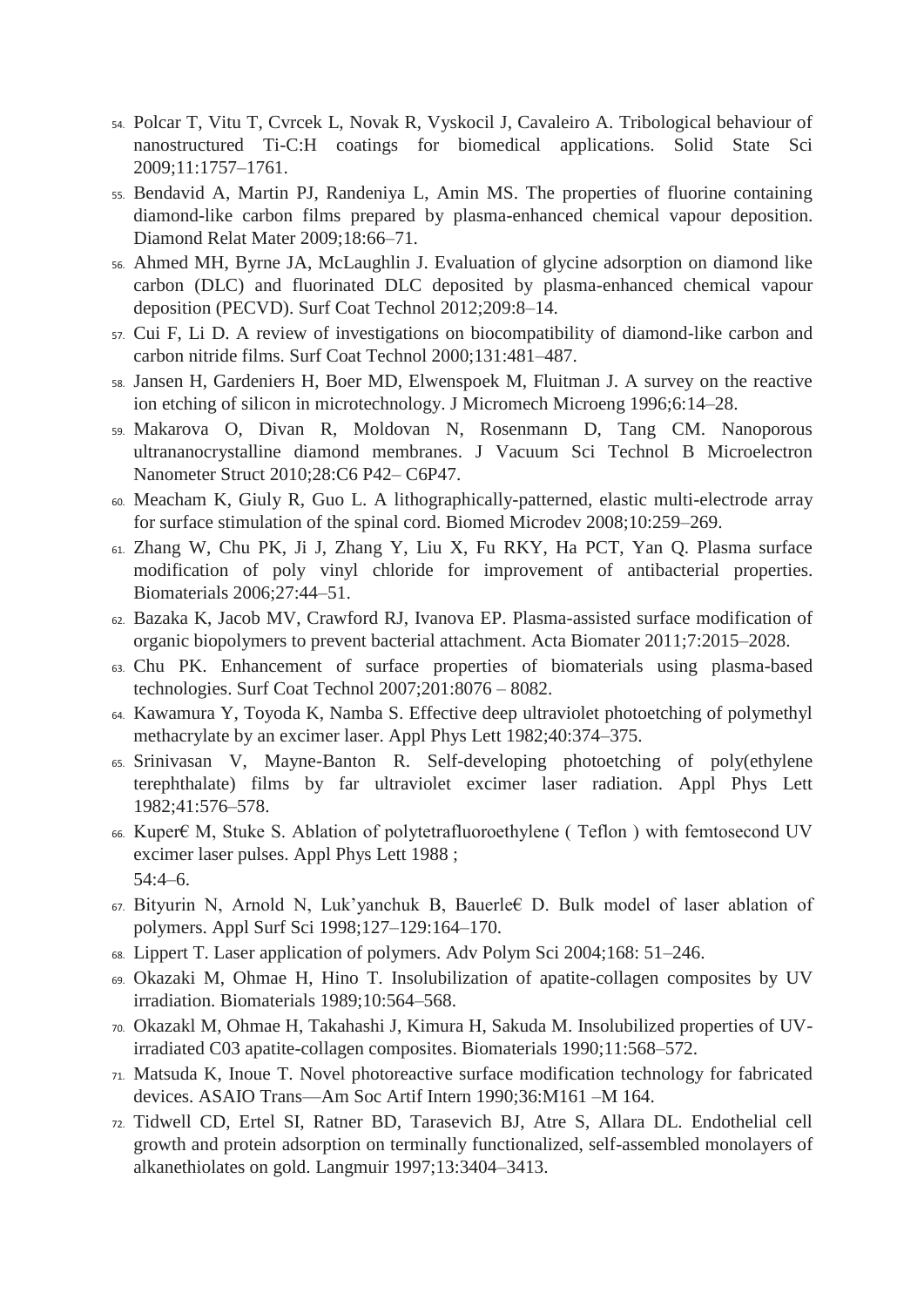- 73. Heitz J, Svorcık V, Bacakov a L, Rockova K, Ratajova E, Gumpenberger T, Bauerle€ D, Dvorankov a B, Kahr H, Graz I, Romanin C. Cell adhesion on polytetrafluoroethylene modified by UV-irradiation in an ammonia atmosphere. J Biomed Mater Res 2003;67:130–137.
- 74. Doi K, Nakayama Y, Matsuda T. Novel compliant and tissuepermeable microporous polyurethane vascular prosthesis fabricated using an excimer laser ablation technique. J Biomed Mater Res 1996;31:27–33.
- 75. Masuda S, Doi K, Satoh S, Oka T, Matsuda T. Vascular endothelial growth factor enhances vascularization in microporous small caliber polyurethane grafts. ASAIO J 1997;43:M530 –M 534.
- 76. Zhihong Z. Surface modification by plasma polymerization and application of plasma polymers as biomaterials. Doctoral dissertation, Johannes Gutenberg-Universitat€ Mainz, Dec. 2003.
- 77. Pfleging W, Kohler R, Torge M, Trouillet V, Danneil F, Stuber€ M. Control of wettability of hydrogenated amorphous carbon thin films by laser-assisted micro- and nanostructuring. Appl Surf Sci 2011;257:7907–7912.
- 78. Gallardo-Moreno AM, Pacha-Olivenza MA, Saldana~ L, Perez- Giraldo C, Bruque JM, Vilaboa N, Gonzalez-Mart ın ML. In vitro biocompatibility and bacterial adhesion of physico-chemically modified Ti6Al4V surface by means of UV irradiation. Acta Biomater 2009;5:181–192.
- 79. Rumeng W, Chenglin CH, Yanfen L, Lihong Y, Yaopu P, Yinsheng D, Pinghua L, Chu PK. Surface modification and biocompatibility of NiTi shape memory alloy treated with advanced oxidation in UV/H2O2 photocatalytic system. Rare Metal Mater Eng 2008;37:2027–2030.
- 80. Mendez-Vilas A, Gonzalez-Mart ın A, Pacha-Olivenza ML, Perez- Giraldo MA, Saldana~ C, Vilaboa L, Gallardo-Moreno N. UV light irradiation of Ti6Al4V: Antibacterial impact and biocompatibility in vitro. 8th World Biomaterials Congress 2008;4:1943.
- 81. Murthy NS, Prabhu RD, Martin JJ, Zhou L, Headrick RL. Selfassembled and etched cones on laser ablated polymer surfaces. J Appl Phys 2006;100:023538/1–023538/12.
- 82. Bartnik A, Fiedorowicz H, Jarocki R, Kostecki J, Szczurek A, Szczurek M. Ablation and surface modifications of PMMA using a laser-plasma EUV source. Appl Phys B 2009;96:727–730.
- 83. Bartnik A, Fiedorowicz H, Jarocki R, Kostecki J, Szczurek M, Chernyayeva O, Sobczak JW. EUV-induced physico-chemical changes in near-surface layers of polymers. J Electron Spectrosc Relat Phenom 2011;184:270–275.
- 84. Bartnik A, Fiedorowicz H, Jarocki R, Kostecki J, Szczurek M, Havlikova R, Pina L, Sv eda L, Inneman A. Response of inorganic materials to laser—Plasma EUV radiation focused with a lobster eye collector. Damage to VUV, and X-ray optics. Proc SPIE 2007; 6586:6580A/1–6580A/9.
- 85. Fiedorowicz H, Bartnik A, Jakubczak K, Jarocki R, Juha L. Application of laser plasma soft X-ray and EUV sources in micro- and nanotechnology. Laser Technology VIII: Applications of lasers. Proc SPIE 2007;6598:65980G.
- 86. Fiedorowicz H, Bartnik A, Jakubczak K, Jarocki R, Kostecki J, Pina L, Rakowski R, Szczurek A, Szczurek M. Micro- and nanoprocessing of organic polymers using a compact laser plasma EUV source equipped with EUV optical systems. Ultrafast X-ray sources and detectors. Proc SPIE 2007;6703:67030C.